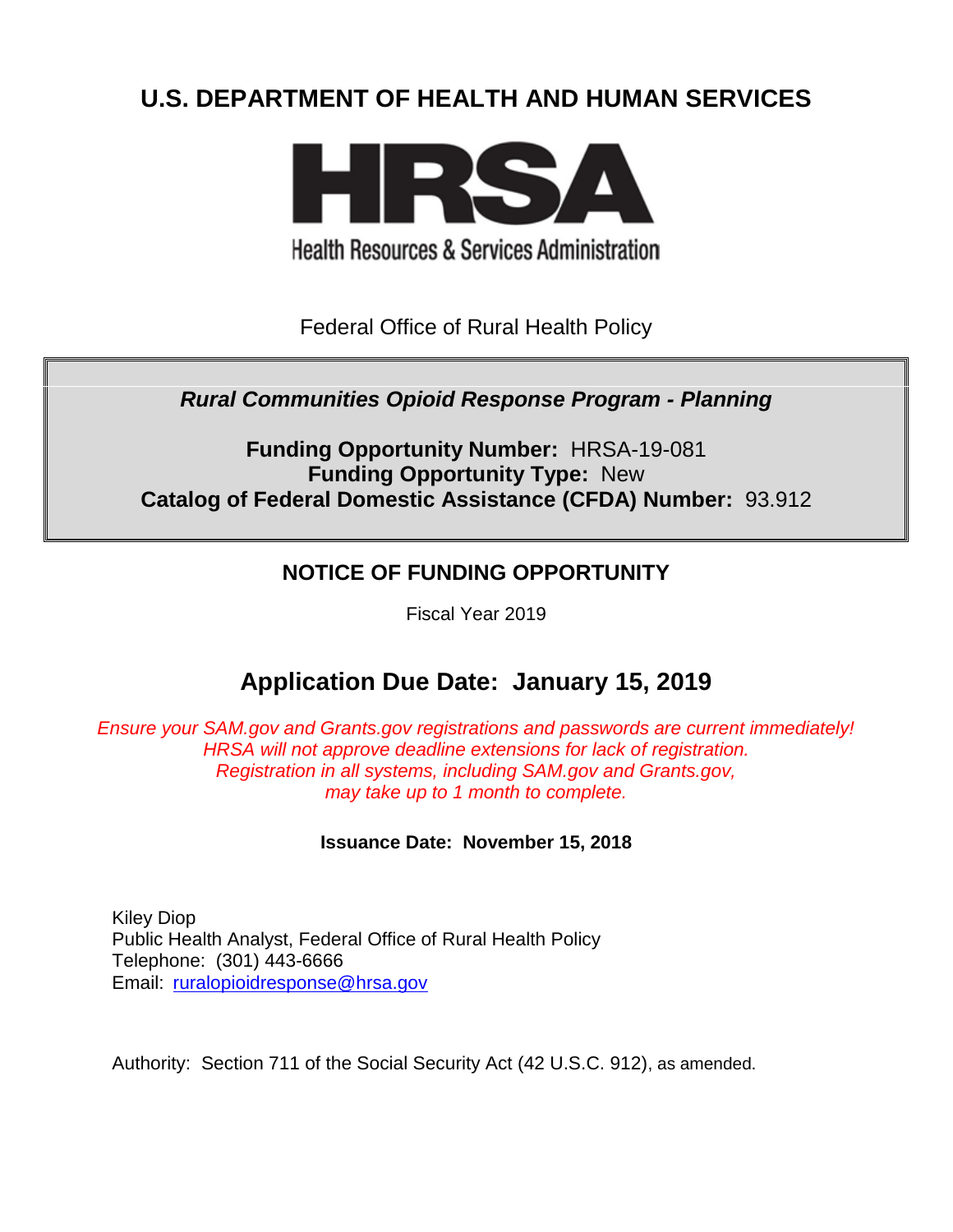# **EXECUTIVE SUMMARY**

The Health Resources and Services Administration (HRSA) is accepting applications for fiscal year (FY) 2019 Rural Communities Opioid Response Program-Planning. The purpose of RCORP-Planning is to support treatment for and prevention of substance use disorder, including opioid use disorder, in rural counties at the highest risk for substance use disorder.

| <b>Funding Opportunity Title:</b>           | <b>Rural Communities Opioid Response</b>    |
|---------------------------------------------|---------------------------------------------|
|                                             | Program-Planning                            |
| <b>Funding Opportunity Number:</b>          | <b>HRSA-19-081</b>                          |
| Due Date for Applications:                  | <b>January 15, 2019</b>                     |
| <b>Anticipated Total Annual Available</b>   | \$24,000,000                                |
| FY 2019 Funding:                            |                                             |
| <b>Estimated Number and Type of Awards:</b> | Up to 120 grants                            |
| <b>Estimated Award Amount:</b>              | Up to \$200,000                             |
| <b>Cost Sharing/Match Required:</b>         | <b>No</b>                                   |
| Period of Performance:                      | June 1, 2019 through May 31, 2020           |
|                                             | (1 year)                                    |
| Eligible Applicants:                        | All domestic public and private entities,   |
|                                             | nonprofit and for-profit, are eligible to   |
|                                             | apply. Domestic faith-based and             |
|                                             | community-based organizations, tribes,      |
|                                             | and tribal organizations are also eligible  |
|                                             | to apply.                                   |
|                                             |                                             |
|                                             | See Section III-1 of this notice of funding |
|                                             | opportunity (NOFO) for complete             |
|                                             | eligibility information.                    |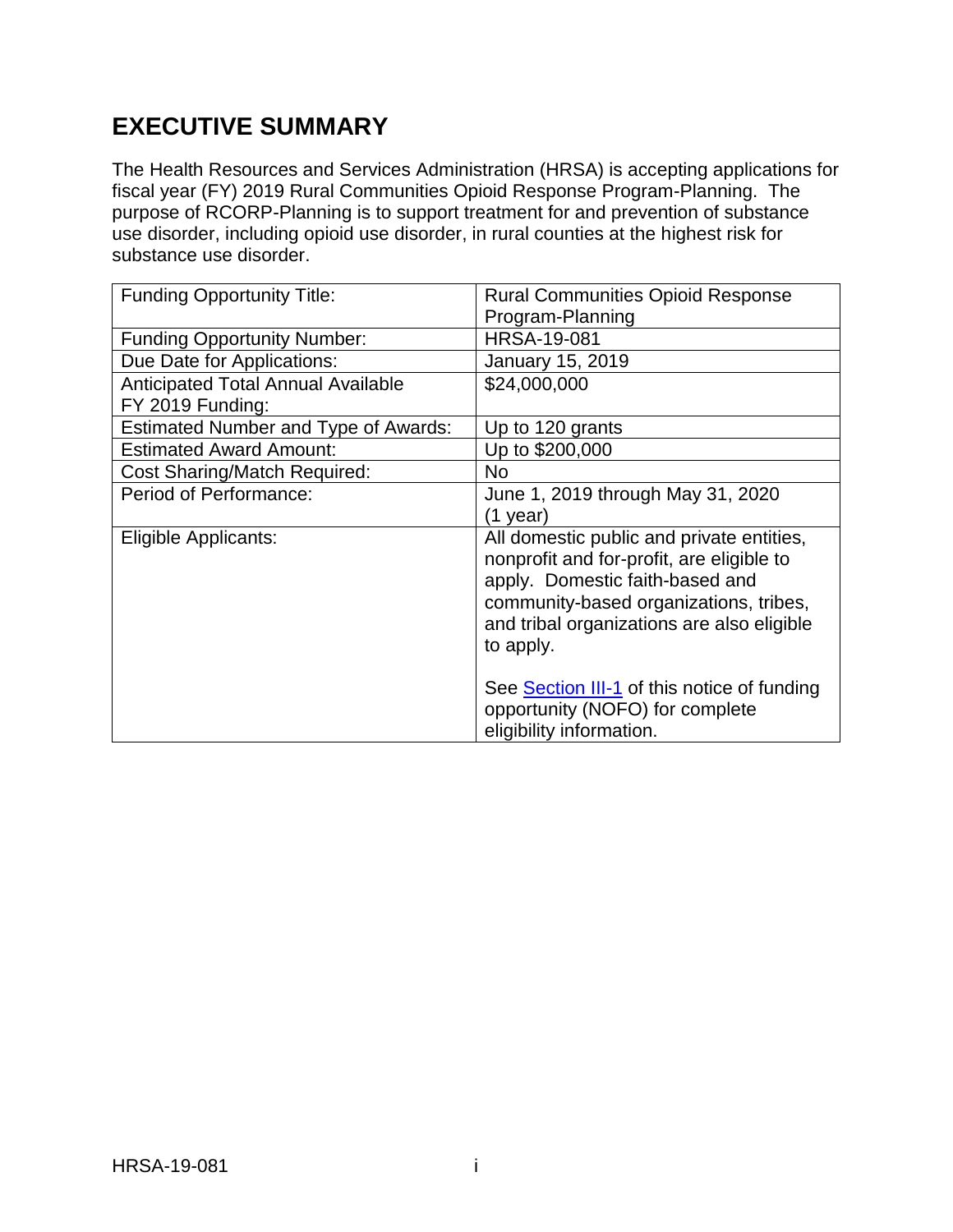## **Application Guide**

You (the applicant organization/agency) are responsible for reading and complying with the instructions included in HRSA's *SF-424 Application Guide,* available online at [http://www.hrsa.gov/grants/apply/applicationguide/sf424guide.pdf,](http://www.hrsa.gov/grants/apply/applicationguide/sf424guide.pdf) except where instructed in this NOFO to do otherwise.

### **Technical Assistance**

HRSA has scheduled the following technical assistance:

*Webinar*

Day and Date: Friday, December 7, 2018 Time: 2 - 3 p.m., ET Call-In Number: 1-800-369-2114 Participant Code: 8423689 Weblink: [https://hrsa.connectsolutions.com/rcorp\\_planning\\_fy19\\_ta\\_webinar/](https://hrsa.connectsolutions.com/rcorp_planning_fy19_ta_webinar/)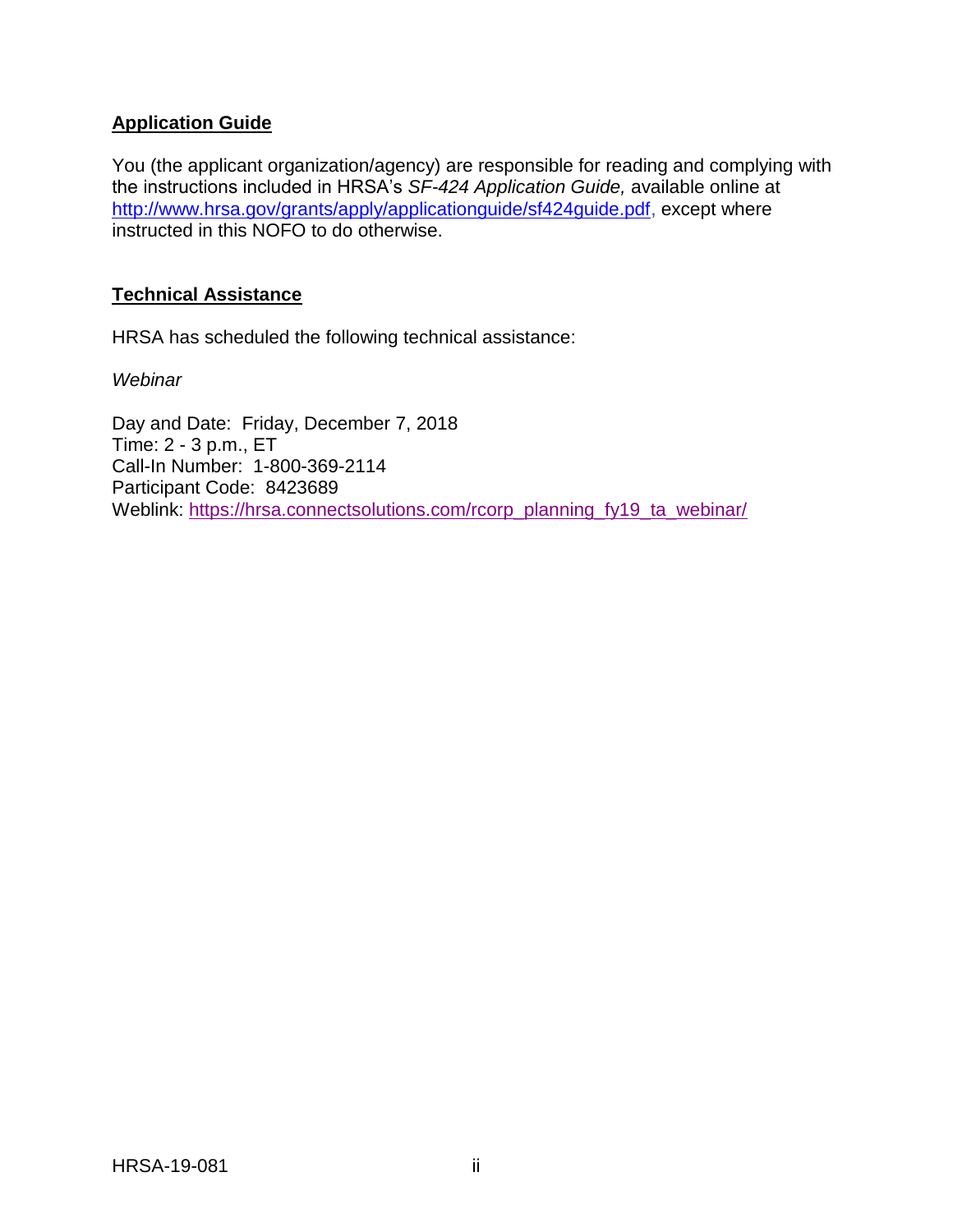# **Table of Contents**

| i.<br>н.                                                                |    |
|-------------------------------------------------------------------------|----|
|                                                                         |    |
| 3. DUN AND BRADSTREET DATA UNIVERSAL NUMBERING SYSTEM (DUNS) NUMBER AND |    |
|                                                                         | 18 |
|                                                                         |    |
|                                                                         |    |
|                                                                         |    |
|                                                                         |    |
|                                                                         |    |
|                                                                         |    |
|                                                                         |    |
|                                                                         |    |
|                                                                         |    |
|                                                                         |    |
|                                                                         |    |
|                                                                         |    |
|                                                                         |    |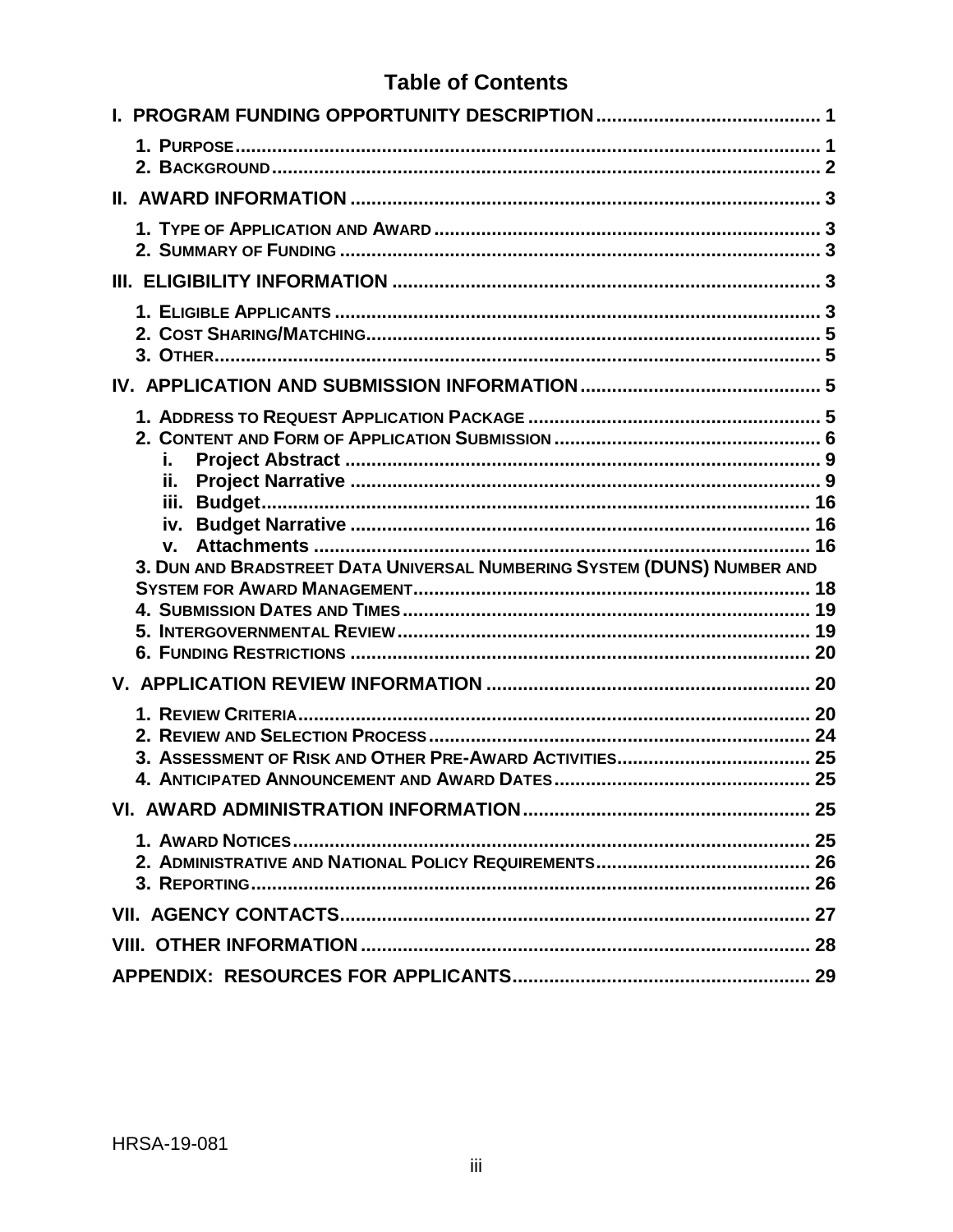# <span id="page-4-0"></span>**I. Program Funding Opportunity Description**

## <span id="page-4-1"></span>**1. Purpose**

This notice solicits applications for the Rural Communities Opioid Response Program-Planning (RCORP-Planning). The purpose of RCORP-Planning is to support treatment for and prevention of substance use disorder, including opioid use disorder (OUD), in rural counties at the highest risk for substance use disorder.

The overall goal of RCORP-Planning is to reduce the morbidity and mortality associated with opioid overdoses in high-risk rural communities by multi-sector consortiums (as defined in the "Eligibility Information" section) planning to strengthen their organizational and infrastructural capacity to address one or more of the following focus areas at the community, county, state, and/or regional levels:

- 1. **Prevention:** reducing the occurrence of opioid use disorder among new and at-risk users, as well as fatal opioid-related overdoses, through activities such as community and provider education, and harm reduction measures including the strategic placement and use of overdose reversing devices, such as naloxone, and syringe services programs; (See page 20 for additional information)
- 2. **Treatment:** implementing or expanding access to evidence-based practices for opioid addiction/OUD treatment, such as medication-assisted treatment (MAT) including developing strategies to eliminate or reduce treatment costs to uninsured and underinsured patients; and
- 3. **Recovery:** expanding peer recovery and treatment options that help people start and stay in recovery.

RCORP-Planning will support one (1) year of planning funding. The program is part of a multi-year opioid-focused effort by HRSA that will include: improving access to and recruitment of new substance use disorder providers; building sustainable treatment resources; increasing the use of telehealth; establishing cross-sector community partnerships; implementing new models of care, including integrated behavioral health; and providing technical assistance.

In FY 2019, HRSA will allocate approximately \$24 million to fund RCORP-Planning. In addition, in FY 2019 and beyond, there will be additional funds available to provide continued support for implementation and evaluation activities, including additional awards and National Health Service Corps (NHSC) Loan Repayment Program awards.

Consequently, RCORP-Planning award recipients are encouraged to cultivate strong county, state, and regional-level partnerships and to incorporate workforce recruitment and retention needs and efforts into planning and capacity building activities throughout the period of performance. For example, RCORP-Planning award recipients can use funds to ensure that health care organizations obtain eligibility for placement of rural NHSC clinicians in future years.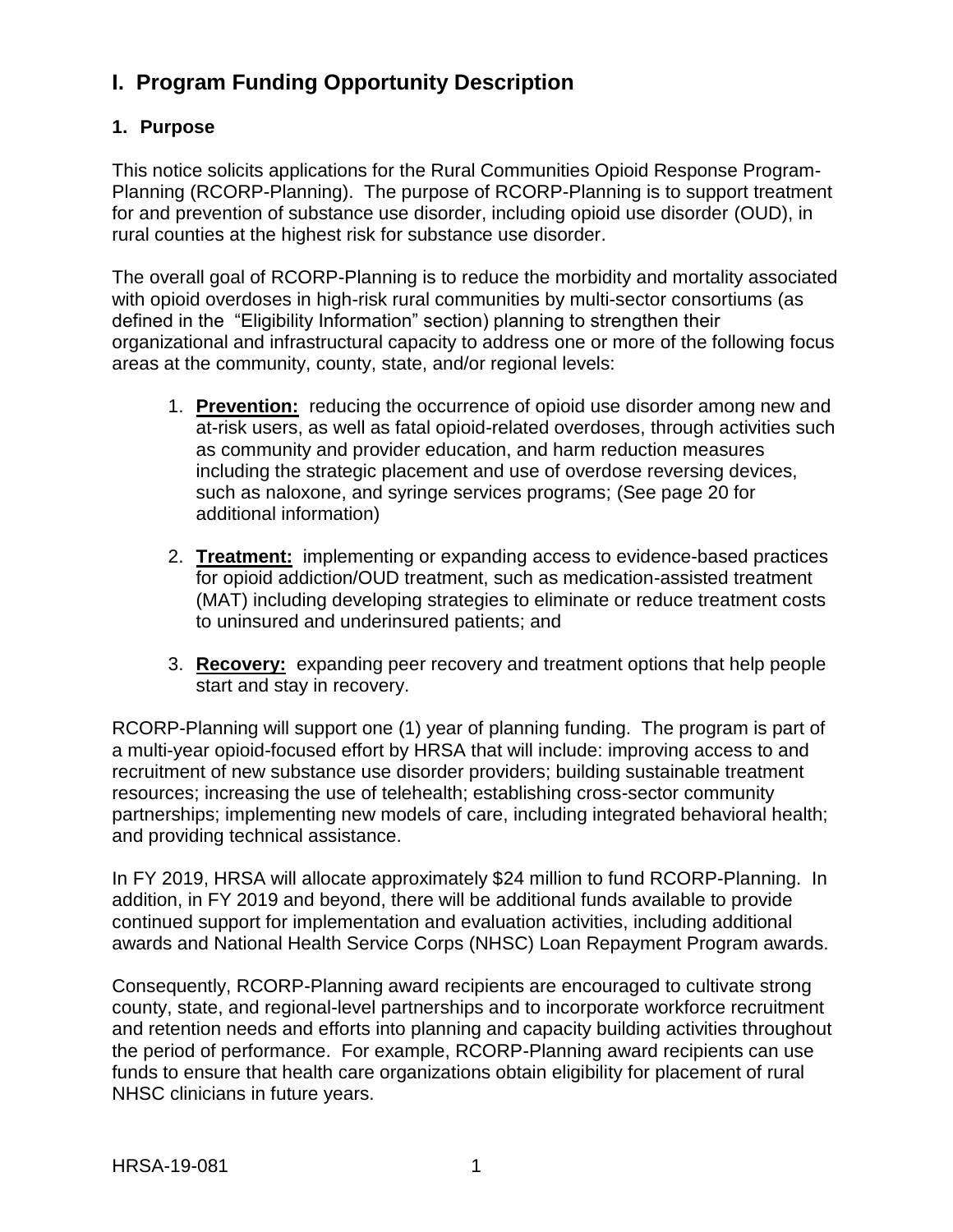While this award provides one year of planning funding, HRSA envisions that these consortiums will work towards becoming operational and sustainable beyond the project year, and that they will have achieved levels of efficiency and service integration and coordination to implement multi-county or state OUD prevention, treatment, and recovery initiatives. It is expected that consortiums will develop plans to ensure that services provided to the target population are affordable and accessible. Therefore, RCORP-Planning award recipients are also encouraged to leverage and coordinate their OUD activities with other federal, state, and local OUD resources during the period of performance.

## <span id="page-5-0"></span>**2. Background**

HRSA's expertise in working directly with rural communities and diverse and medically underserved population groups, including people living with HIV/AIDS, children, and pregnant women, uniquely positions the agency to make a significant impact on the nation's opioid epidemic. HRSA has a number of activities targeting OUD across its bureaus and offices that applicants and award recipients may be able to leverage. For more information on HRSA-supported resources, technical assistance, and training, visit: [https://www.hrsa.gov/opioids.](https://www.hrsa.gov/opioids) For more information on other federal resources, see the **Appendix**.

In 2017, the U.S. Department of Health and Human Services declared the opioid crisis a nationwide public health emergency. Drug overdoses are currently the leading cause of unintentional injury death in the United States.<sup>1</sup> The opioid epidemic has also led to an increase in people who inject drugs (PWID), which in turn has increased the risk of transmission of viruses such as HIV and hepatitis B and C viruses (HBV and HCV) through shared equipment.<sup>2</sup> Rural communities are particularly vulnerable to outbreaks of HIV and HCV among uninfected PWID.<sup>3</sup>

Rural communities face a number of challenges in gaining access to health care in general, and OUD treatment in particular. These challenges include lack of specialized health services, health workforce shortages, and potentially greater stigma related to substance use disorder due to living in smaller communities. Research shows that rural opioid users are more likely to have socioeconomic vulnerabilities including limited

 $\overline{\phantom{a}}$ <sup>1</sup> Centers for Disease Control and Prevention, "CDC Reports Rising Rates of Drug Overdose Deaths in Rural Areas," October 19, 2017, [https://www.cdc.gov/media/releases/2017/p1019-rural-overdose](https://www.cdc.gov/media/releases/2017/p1019-rural-overdose-deaths.html)[deaths.html.](https://www.cdc.gov/media/releases/2017/p1019-rural-overdose-deaths.html)

 $2$  Van Handel MM et al, "County-level vulnerability assessment for rapid dissemination of HIV or HCV infections among persons who inject drugs, United States," J Acquir Immune Defic Syndr (2016): [https://www.ncbi.nlm.nih.gov/pmc/articles/PMC5479631/;](https://www.ncbi.nlm.nih.gov/pmc/articles/PMC5479631/) *See also* Centers for Disease Control and Prevention, "Managing HIV and Hepatitis C Outbreaks Among People Who Inject Drugs," March 2018, [https://www.cdc.gov/hiv/pdf/programresources/guidance/cluster-outbreak/cdc-hiv-hcv-pwid-guide.pdf.](https://www.cdc.gov/hiv/pdf/programresources/guidance/cluster-outbreak/cdc-hiv-hcv-pwid-guide.pdf) <sup>3</sup> Van Handel MM et al, "County-level vulnerability assessment for rapid dissemination of HIV or HCV infections among persons who inject drugs, United States," J Acquir Immune Defic Syndr (2016): [https://www.ncbi.nlm.nih.gov/pmc/articles/PMC5479631/;](https://www.ncbi.nlm.nih.gov/pmc/articles/PMC5479631/) *See also* Centers for Disease Control and Prevention, "Managing HIV and Hepatitis C Outbreaks Among People Who Inject Drugs," March 2018, [https://www.cdc.gov/hiv/pdf/programresources/guidance/cluster-outbreak/cdc-hiv-hcv-pwid-guide.pdf.](https://www.cdc.gov/hiv/pdf/programresources/guidance/cluster-outbreak/cdc-hiv-hcv-pwid-guide.pdf)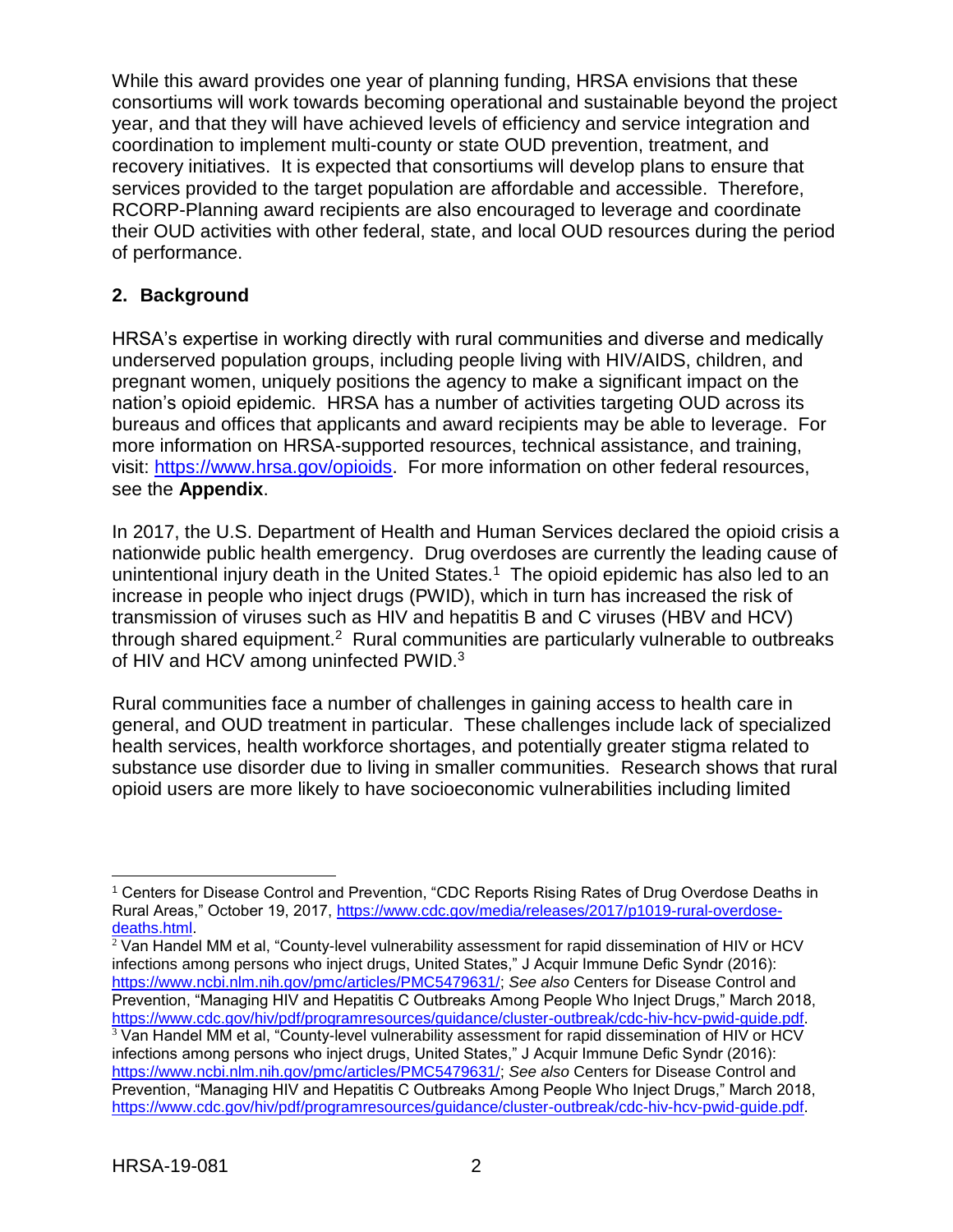educational attainment, poor health status, being uninsured, and low income.<sup>4</sup> Furthermore, more than half of rural counties nationally (60.1 percent) still lack a physician with a waiver to prescribe buprenorphine.<sup>5</sup>

## <span id="page-6-0"></span>**II. Award Information**

## <span id="page-6-1"></span>**1. Type of Application and Award**

Type of applications sought: New

HRSA will provide funding in the form of a grant.

### <span id="page-6-2"></span>**2. Summary of Funding**

HRSA expects approximately \$24 million to be available to fund approximately 120RCORP-Planning recipients for one year. You may apply for a ceiling amount of up to \$200,000 total cost (includes both direct and indirect, facilities and administrative costs) for the one year period. The period of performance is June 1, 2019 through May 31, 2020 (1 year).

Current recipients of the FY 18 RCORP-Planning Program are not eligible to apply for the FY 19 RCORP-Planning Program.

All HRSA awards are subject to the Uniform Administrative Requirements, Cost Principles and Audit Requirements at [45 CFR part 75.](http://www.ecfr.gov/cgi-bin/retrieveECFR?gp=1&SID=4d52364ec83fab994c665943dadf9cf7&ty=HTML&h=L&r=PART&n=pt45.1.75)

# <span id="page-6-3"></span>**III. Eligibility Information**

## <span id="page-6-4"></span>**1. Eligible Applicants**

Eligible applicants include all domestic public or private, non-profit or for-profit, entities, including faith-based and community-based organizations, tribes, and tribal organizations, who will serve rural communities at the highest risk for substance use disorder, who meet the RCORP-Planning specifications for the Applicant Organization and Consortium as described below.

#### *Applicant Organization Specifications:*

The applicant organization may be located in an urban or rural area, but all planned activities supported by this program must exclusively target populations residing in HRSA-designated rural counties or rural census tracts in urban counties and the consortium overall must be representative of rural entities.

 $\overline{\phantom{a}}$ 

<sup>4</sup> Lenardson, Jennifer et al, "Rural Opioid Abuse: Prevalence and User Characteristics," Maine Rural Health Research Center, February 2016, [http://muskie.usm.maine.edu/Publications/rural/Rural-Opioid-](http://muskie.usm.maine.edu/Publications/rural/Rural-Opioid-Abuse.pdf)[Abuse.pdf](http://muskie.usm.maine.edu/Publications/rural/Rural-Opioid-Abuse.pdf)

<sup>5</sup> Holly et al, "Barriers Rural Physicians Face Prescribing Buprenorphine for Opioid Use Disorder," WWAMI Rural Health Research Center, August 2017, <http://europepmc.org/backend/ptpmcrender.fcgi?accid=PMC5505456&blobtype=pdf>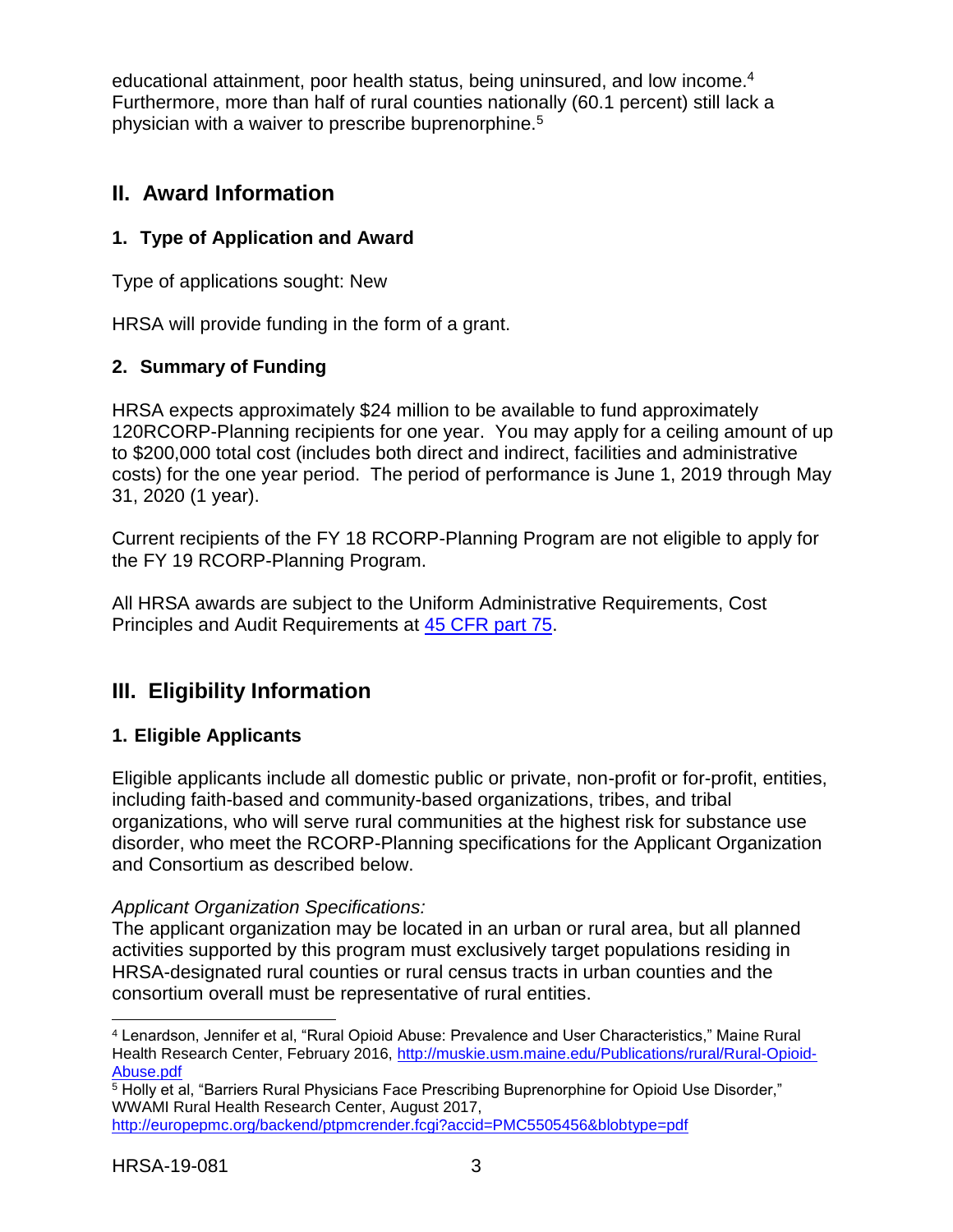The applicant organization should have the staffing and infrastructure necessary to oversee program activities, serve as the fiscal agent for the award, and ensure that local control for the award is vested in the target rural communities. At least two consortium members involved in the proposed project must be located in HRSA-designated rural counties or rural census tracts in urban counties. To ascertain whether a particular county or census tract is rural, please refer to [http://datawarehouse.hrsa.gov/RuralAdvisor/.](http://datawarehouse.hrsa.gov/RuralAdvisor/)

#### *Consortium Specifications:*

The applicant organization must be part of a group of entities that have committed to forming a consortium or are part of an established consortium. For the purposes of this program, **a consortium is defined as an organizational arrangement among four or more separately owned domestic public or private entities, including the applicant organization**. The applicant organization, along with each consortium member who will receive any of the awarded funds, must have separate and different Employer Identification Numbers (EINs). Note: If an organization has an affiliated satellite site in a rural area, but shares the same EIN as the parent site located in an urban location, then that entire organization is considered urban for the purposes of this award. If the rural satellite office has a unique EIN and acts autonomously from the urban parent organization, then the location will be considered rural.

Given the complex and multifaceted nature of OUD, consortium members should come from multiple sectors and disciplines. Examples of potential consortium members include, but are not limited to:

- Health care providers, such as:
	- o Critical access hospitals or other hospitals;
	- o Rural health clinics;
	- o Local or state health departments;
	- o Federally qualified health centers;
	- o Ryan White HIV/AIDS clinics and community-based organizations;
	- o Substance abuse treatment providers;
	- o Mental and behavioral health organizations or providers;
	- o Opioid Treatment Programs;
- HIV and HCV prevention organizations;
- Single State Agencies;
- Prisons;
- Primary Care Offices;
- State Offices of Rural Health:
- Law enforcement;
- **Emergency Medical Services entities;**
- School systems;
- Primary Care Associations;
- Poison control centers;
- Maternal, Infant, and Early Childhood Home Visiting Program local implementing agencies;
- Healthy Start sites; and
- Other social service agencies and organizations.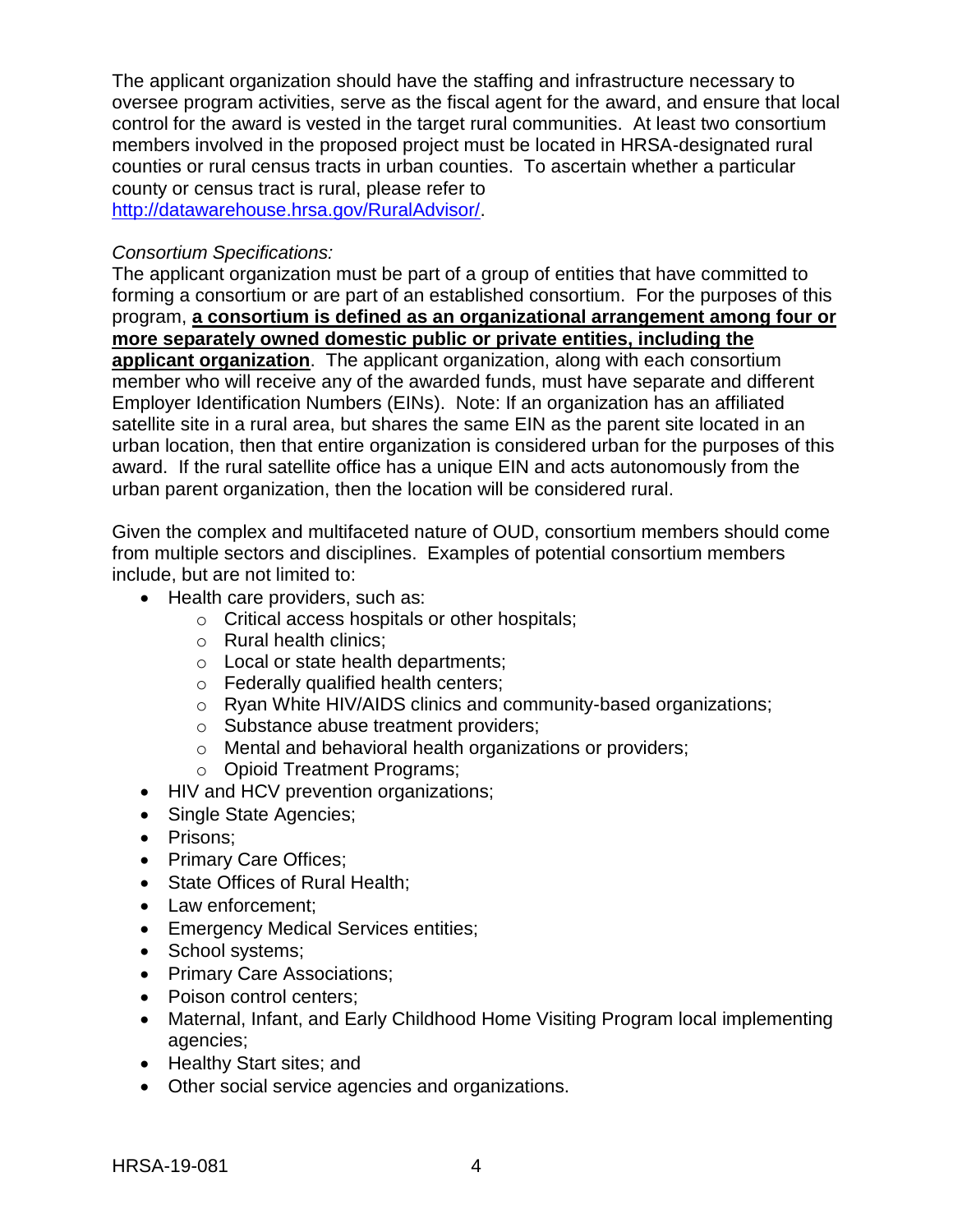Consortium members may be located in urban or rural areas, but all activities supported by this program must exclusively target populations residing in HRSA-designated rural counties or rural census tracts in urban counties and the consortium overall must be representative of rural entities. To ascertain whether a particular county or census tract is rural, please refer to [http://datawarehouse.hrsa.gov/RuralAdvisor/.](http://datawarehouse.hrsa.gov/RuralAdvisor/)

## <span id="page-8-0"></span>**2. Cost Sharing/Matching**

Cost sharing/matching is not required for this program.

## <span id="page-8-1"></span>**3. Other**

HRSA will consider any application that exceeds the ceiling amount non-responsive and will not consider it for funding under this notice.

HRSA will consider any application that fails to satisfy the deadline requirements referenced in *Section IV.4* non-responsive and will not consider it for funding under this notice.

NOTE: Multiple applications from an organization are not allowable.

If for any reason (including submitting to the wrong funding opportunity number or making corrections/updates) an application is submitted more than once prior to the application due date, HRSA will only accept your **last** validated electronic submission, under the correct funding opportunity number, prior to the Grants.gov application due date as the final and only acceptable application.

# <span id="page-8-2"></span>**IV. Application and Submission Information**

## <span id="page-8-3"></span>**1. Address to Request Application Package**

HRSA *requires* you to apply electronically. HRSA encourages you to apply through [Grants.gov](https://www.grants.gov/) using the SF-424 workspace application package associated with this NOFO following the directions provided at [http://www.grants.gov/applicants/apply-for](http://www.grants.gov/applicants/apply-for-grants.html)[grants.html](http://www.grants.gov/applicants/apply-for-grants.html).

If you're reading this notice of funding opportunity (NOFO) (also known as "Instructions" on Grants.gov) and reviewing or preparing the workspace application package, you will automatically be notified in the event HRSA changes and/or republishes the NOFO on Grants.gov before its closing date. Responding to an earlier version of a modified notice may result in a less competitive or ineligible application. *Please note you are ultimately responsible for reviewing the [For Applicants](https://www.grants.gov/web/grants/applicants.html) page for all information relevant to desired opportunities.*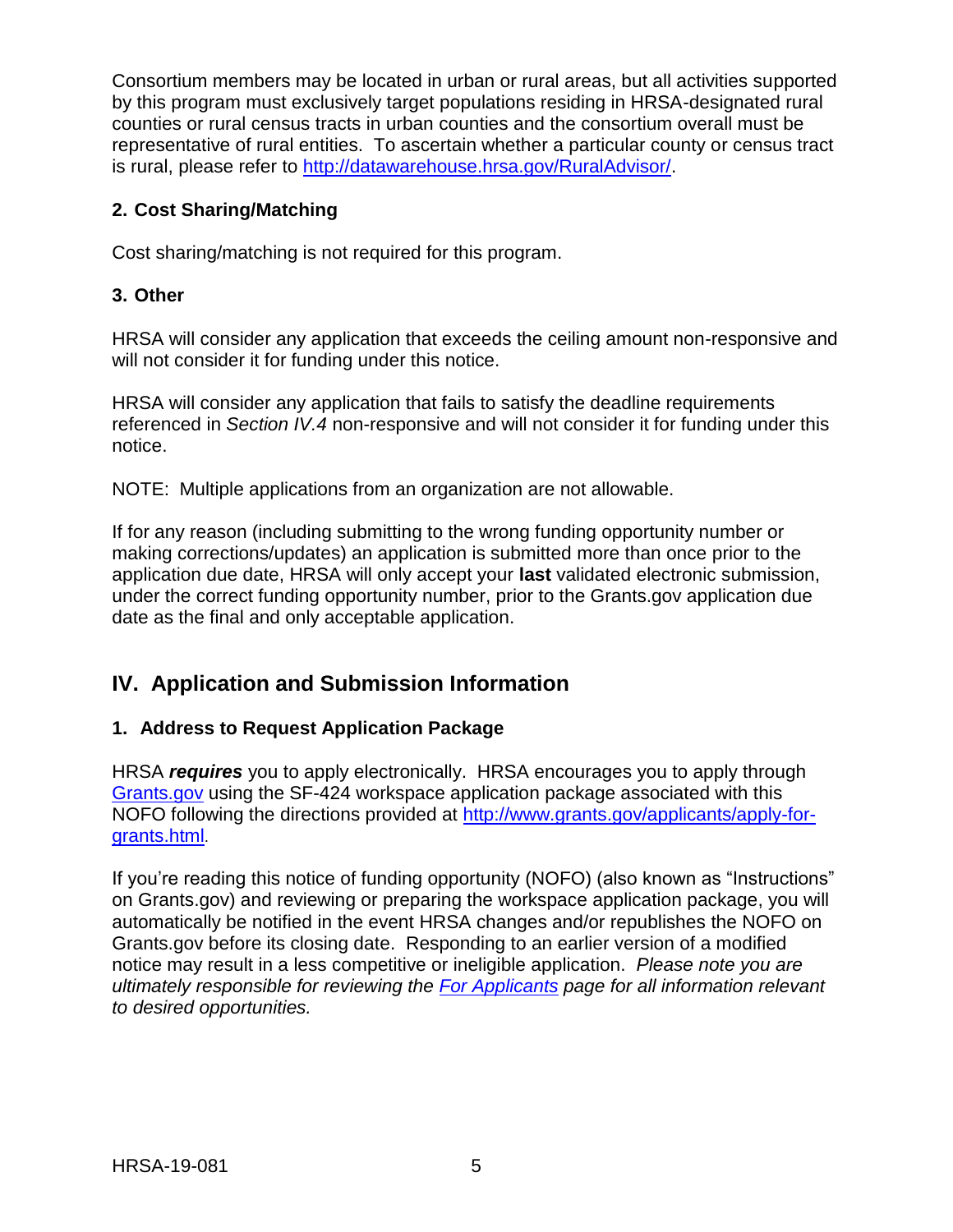## <span id="page-9-0"></span>**2. Content and Form of Application Submission**

Section 4 of HRSA's *SF-424 [Application Guide](http://www.hrsa.gov/grants/apply/applicationguide/sf424guide.pdf)* provides instructions for the budget, budget narrative, staffing plan and personnel requirements, assurances, certifications, and abstract. You must submit the information outlined in the Application Guide in addition to the program-specific information below. You are responsible for reading and complying with the instructions included in HRSA's *SF-424 [Application Guide](http://www.hrsa.gov/grants/apply/applicationguide/sf424guide.pdf)* except where instructed in the NOFO to do otherwise. You must submit the application in the English language and in the terms of U.S. dollars (45 CFR § 75.111(a)).

See Section 8.5 of the *Application Guide* for the Application Completeness Checklist.

## **Application Page Limit**

The total size of all uploaded files may not exceed the equivalent of **80 pages** when printed by HRSA. The page limit includes the abstract, project and budget narratives, attachments, and letters of commitment and support required in the *Application Guide* and this NOFO. Standard OMB-approved forms that are included in the workspace application package do not count in the page limit. Indirect Cost Rate Agreement and proof of non-profit status (if applicable) do not count in the page limit. **We strongly urge you to take appropriate measures to ensure your application does not exceed the specified page limit.**

**Applications must be complete, within the specified page limit, and validated by Grants.gov under the correct funding opportunity number prior to the deadline to be considered under this notice.**

#### **Debarment, Suspension, Ineligibility, and Voluntary Exclusion Certification**

- 1. The prospective recipient certifies, by submission of this proposal, that neither it nor its principals is presently debarred, suspended, proposed for debarment, declared ineligible, or voluntarily excluded from participation in this transaction by any federal department or agency.
- 2. Failure to make required disclosures can result in any of the remedies described in 45 CFR § 75.371, including suspension or debarment. (See also 2 CFR parts 180 and 376, and 31 U.S.C. 3321)
- 3. Where the prospective recipient is unable to attest to the statements in this certification, an explanation shall be included in **Attachment 11: Other Relevant Documents**.

See Section 4.1 viii of HRSA's *SF-424 [Application Guide](http://www.hrsa.gov/grants/apply/applicationguide/sf424guide.pdf)* for additional information on all certifications.

## **Program-Specific Instructions**

In addition to application requirements and instructions in Section 4 of HRSA's *[SF-424](http://www.hrsa.gov/grants/apply/applicationguide/sf424guide.pdf) [Application Guide](http://www.hrsa.gov/grants/apply/applicationguide/sf424guide.pdf)* (including the budget, budget narrative, staffing plan and personnel requirements, assurances, certifications, and abstract), include the following:

The goal of RCORP-Planning is to plan to reduce the morbidity and mortality associated with opioid overdoses in high-risk rural communities by strengthening the organizational and infrastructural capacity of multi-sector consortiums to address prevention,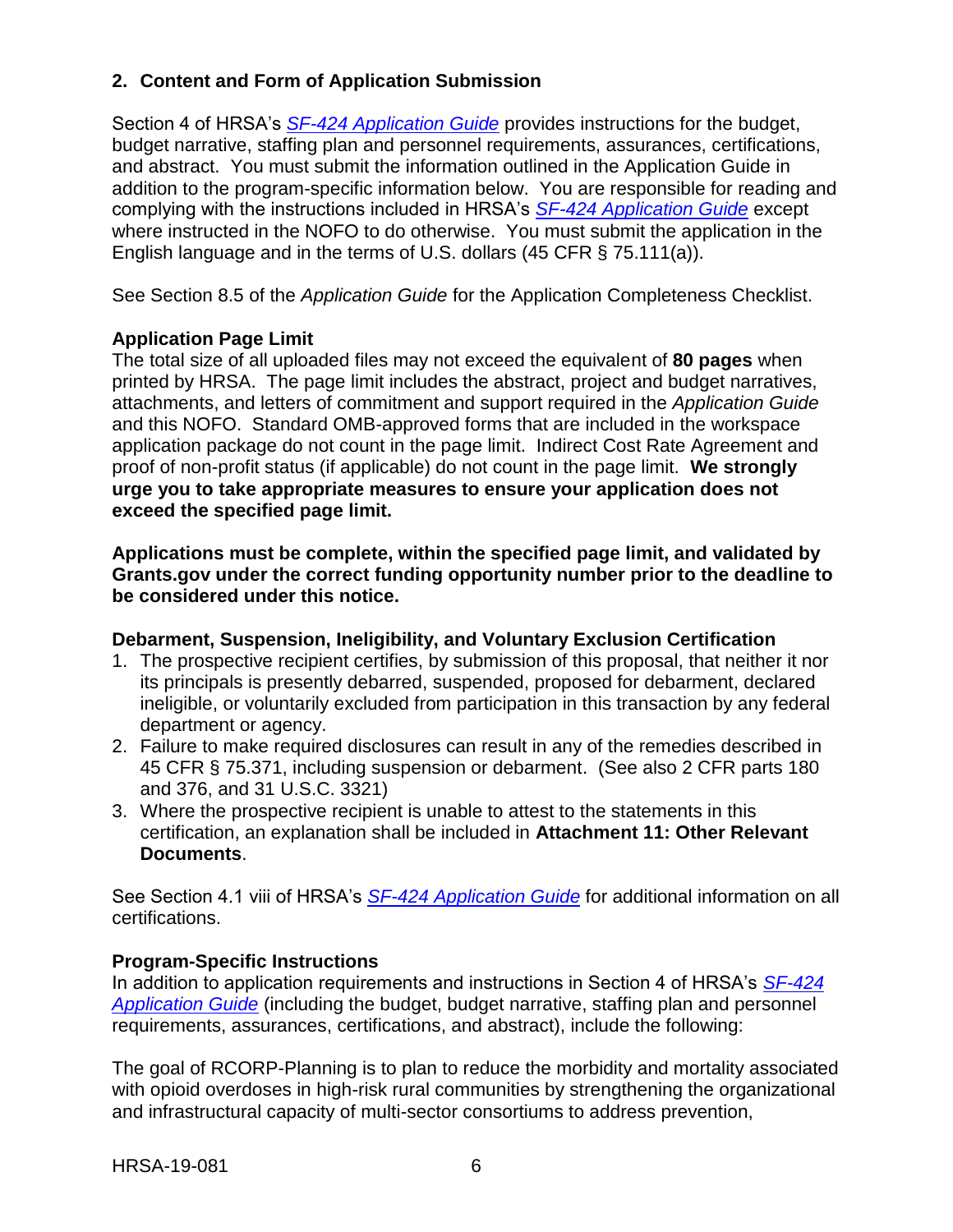treatment, and/or recovery needs. Over the course of the one-year period of performance, recipients should expect to complete the following **core activities** in support of this goal:

- 1. **Developing/strengthening the consortium** by drafting a memorandum of agreement or understanding (MOA/MOU) that defines the roles and responsibilities for each consortium partner (if the consortium already has an MOA/MOU, submit a copy of the signed document in **Attachment 7**);
- 2. Conducting a detailed **analysis** to identify opportunities and gaps in OUD prevention, treatment (including MAT), and/or recovery workforce, services, and access to care within the target rural service area and existing federal, state, and local OUD resources that could be leveraged within the rural community (see the **Appendix** for resources);
- 3. Developing a comprehensive **strategic plan** that addresses the gaps in the OUD prevention, treatment (including MAT), and/or recovery **services and access to care** identified in the analysis; incorporates evidence-based, promising, and innovative approaches proven to reduce the morbidity and mortality associated with opioid overdose in rural communities; ensures affordability and accessibility of services to the target population; details plan to leverage existing federal, state, and local OUD resources and secure community support; and provides concrete strategies for implementing the identified evidence-based, promising, and innovative practices after the project year ends; and develop strategies to eliminate or reduce costs of treatment for uninsured and underinsured individuals;
- 4. Developing a comprehensive **workforce plan** that addresses the gaps in OUD prevention, treatment, and/or recovery **workforce** identified in the analysis; outlines strategies for recruiting and integrating additional substance use disorder providers into consortium member organizations; details plans to train and retain new and existing substance use disorder providers within the consortium; and, if applicable, describes a plan for identifying and obtaining eligibility for sites to place NHSC clinicians in future years (See the **Appendix**  for more information); and
- 5. Completing a **sustainability plan** that identifies strategies for sustaining the consortium and operationalizing the activities proposed in the strategic and workforce plans beyond the one-year period of performance; maintaining affordability and accessibility of OUD prevention, treatment, and recovery services provided to individuals; and developing quantifiable metrics that will be used to assess the impact of future activities.

If additional capacity exists, recipients may use funding to implement other capacity building activities that strengthen the consortium's ability to implement preventive, treatment, and/or recovery activities for OUD and overdose interventions across multicounty or state service areas. Applicants may describe activities that include, but are not limited to: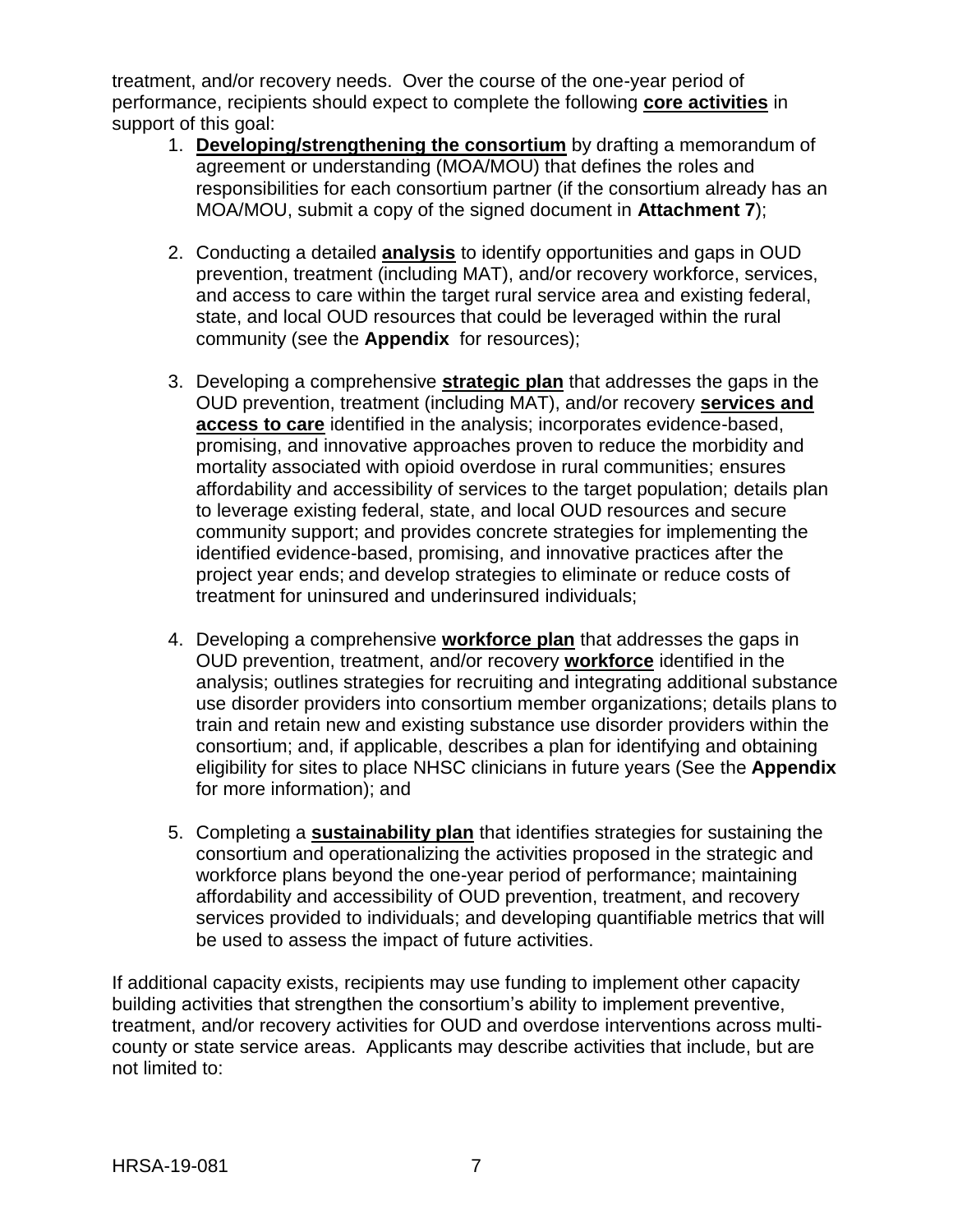- 1. **Training and/or developing training curricula** for rural substance use, mental health, and primary care practitioners on topics such as OUD, screening for mental health and substance use disorder conditions, recognizing potential cases of OUD, opioid overdose prevention, evidencebased pain management strategies, communicating with individuals with OUD, and treatment and recovery options and referrals. (Note that consortiums are encouraged to first consider the availability of existing training resources. (See the **Appendix** for potential resources);
- 2. **Building workforce capacity** (beyond the workforce plan as described in #4 above) by identifying and obtaining eligibility for rural sites to place NHSC clinicians in future years and/or recruiting new OUD prevention, treatment, and recovery providers, such as physicians, nurse practitioners, social workers, peer recovery coaches, and case managers, as well as mentoring new MAT providers, either in person or virtually;
- **3. Identifying evidence-based, promising, and innovative models or policy avenues** for reducing the morbidity and mortality of opioid overdoses in the rural service area (e.g., by conducting site visits to organizations implementing opioid-related programs); and developing strategies to eliminate or reduce costs of treatment for uninsured and underinsured patients;
- 4. **Enhancing individual, caregiver, and community education and engagement** by educating them on the risks and side effects of prescription and illicit opioids and how to properly administer naloxone;
- 5. **Developing plans to invest in capital infrastructure** to support minor renovations to healthcare facilities, enhance telehealth/telemedicine capabilities, or integrate health information technology programs across consortium partners to support OUD-related prevention, treatment, and/or recovery efforts. (Note that HRSA encourages the use of telemedicine to fill important workforce needs in rural communities. The Drug Enforcement Agency (DEA) has issued a clarification of current law allowing the prescribing of MAT via telehealth under certain circumstances. (See the Appendix);
- 6. **Tracking and monitoring data** on emergency department and hospital admissions for drug overdoses, opioid prescribing patterns, arrests for drug possession or sales, infectious disease cases, linkages to care following opioid overdoses, and other relevant indicators; and
- 7. **Leveraging existing OUD efforts at the federal, state, and local levels** through information sharing, aligning activities, strengthening referral systems for opioid overdose individuals, securing community support, and establishing commitment with potential future partners such as MAT providers.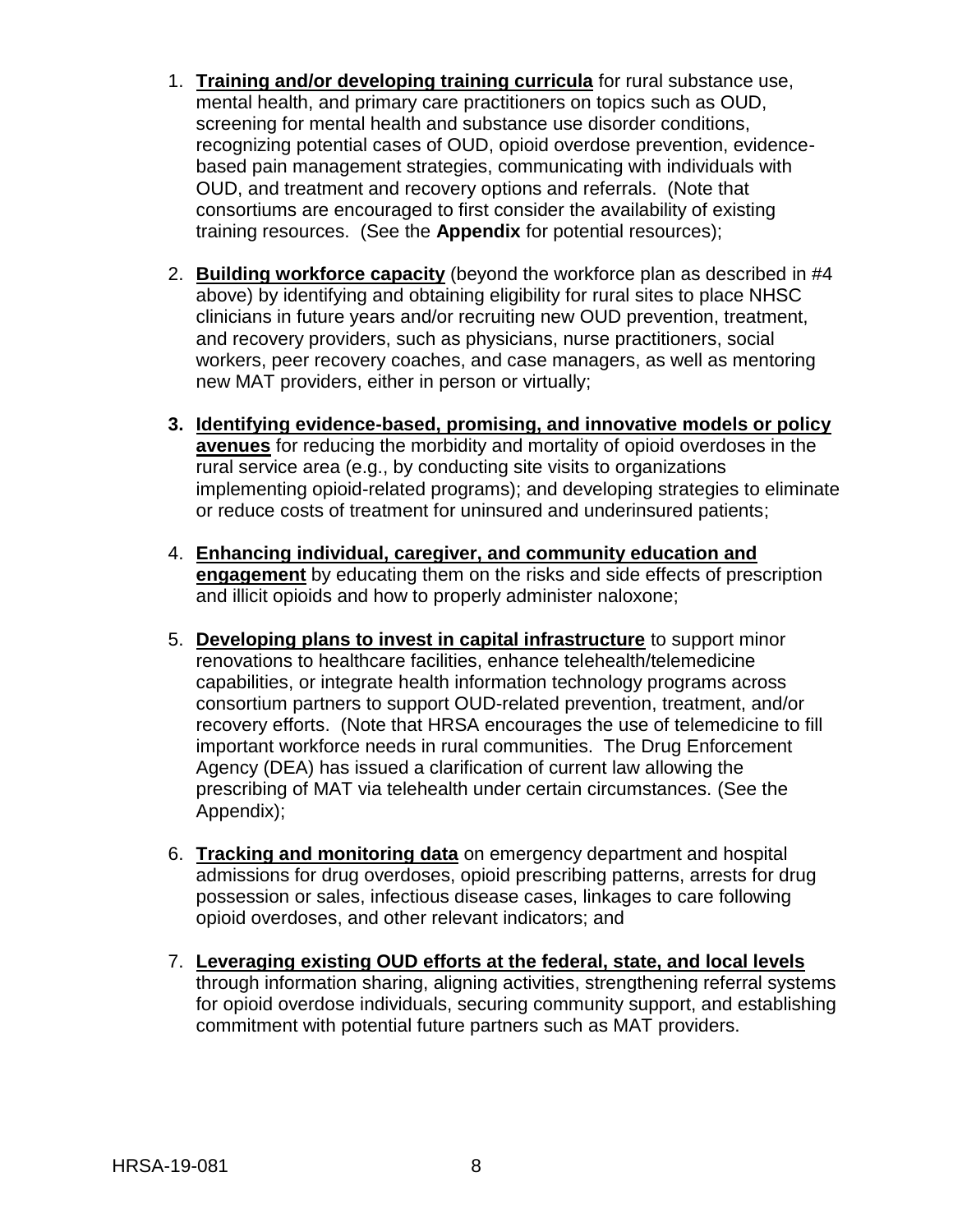### <span id="page-12-0"></span>*i. Project Abstract*

See Section 4.1.ix of HRSA's *SF-424 [Application Guide.](http://www.hrsa.gov/grants/apply/applicationguide/sf424guide.pdf)*

Please include the following information at the top of the abstract:

- 1. Project title
- 2. Requested award amount
- 3. Project focus areas (prevention, treatment, and/or recovery)
- 4. Applicant organization name
- 5. Applicant organization address (street, city, state, zip code)
- 6. Applicant organization facility type (e.g., critical access hospital, State Office of Rural Health, tribal organization, federally qualified health center, rural health clinic, institution of higher learning, public health department, etc.)
- 7. Describe the target population the applicant proposes to serve
- 8. Applicant organization website, if applicable
- 9. Project Director name and title
- 10.Project Director contact information (phone and e-mail)
- 11.Identify how the applicant learned about this funding opportunity (e.g., State Office of Rural Health, Grants.gov, HRSA news release, etc.)
- 12.Target Service Area:
	- Entirely Rural Counties (list county name(s))
	- Partially Rural Counties (list city, state, zip code, and census tract) Applicants should specify whether the area is in a HRSA-designated rural county or rural census tract in an urban county. To ascertain whether a particular county or census tract is rural, please refer to [http://datawarehouse.hrsa.gov/RuralAdvisor/.](http://datawarehouse.hrsa.gov/RuralAdvisor/)

#### **It is recommended that applicants provide this information in a table format.**

#### <span id="page-12-1"></span>*ii. Project Narrative*

This section provides a comprehensive framework and description of all aspects of the proposed project. It should be succinct, self-explanatory and well organized so that reviewers can understand the proposed project.

Successful applications will contain the information below. Please use the following section headers for the narrative:

- *INTRODUCTION -- Corresponds to Section V's Review Criterion #1--Need* This section should clearly outline the project's planning and capacity building goals and objectives as they relate to one or more of RCORP-Planning's focus areas (prevention, treatment, and/or recovery). The introduction should also provide a brief overview of the target population(s) and service area and the consortium members involved in the project.
- *NEED -- Corresponds to Section V's Review Criterion #1--Need* This section outlines the needs of the target population(s) and service area, and how the consortium will address those needs. You should provide a justification for why they have chosen to focus on the target population. Use the following headings in this section as you complete your narrative: "Demographics of the target population(s) of the rural service area," "OUD among the population(s) of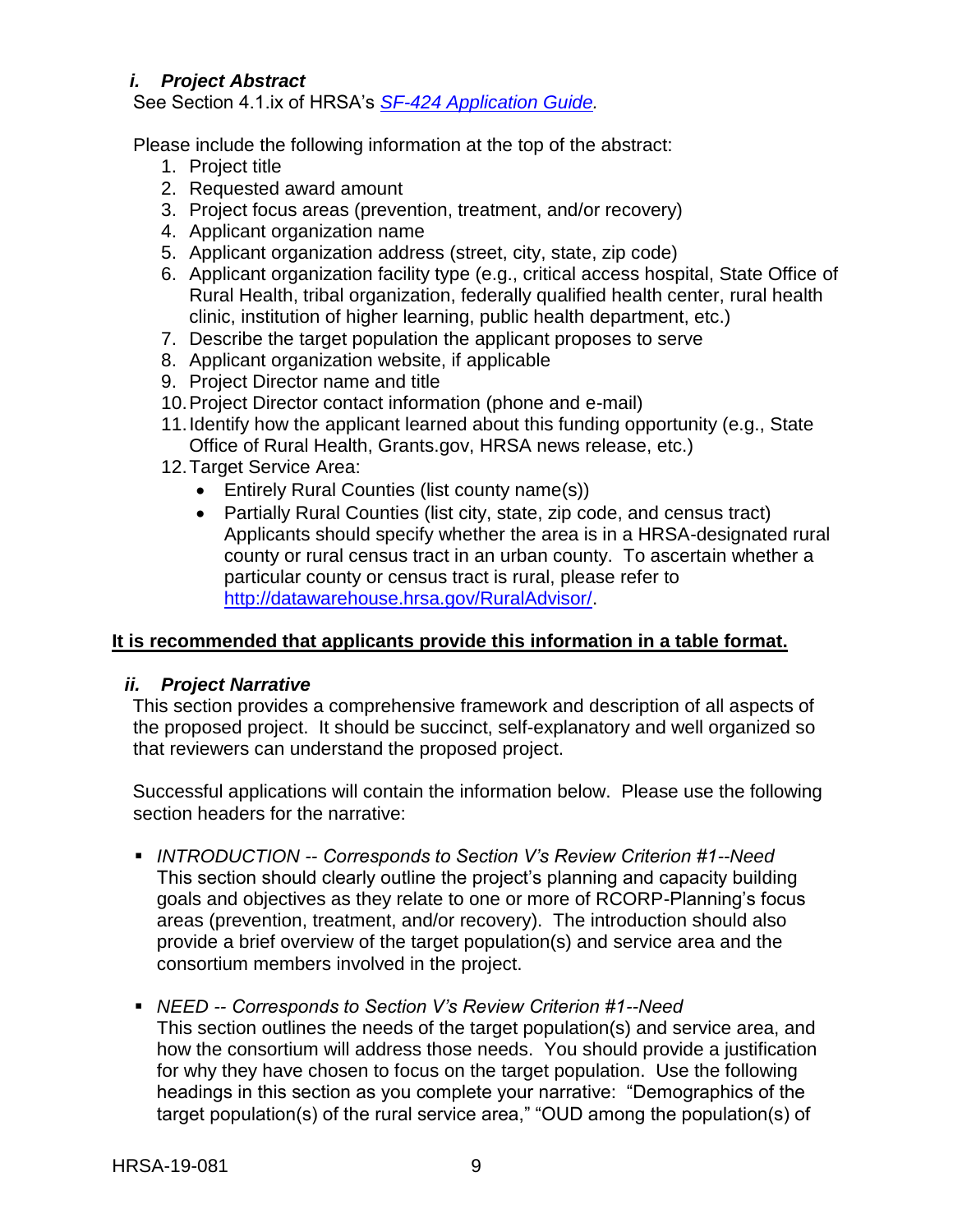the target rural service area," "Overview of existing OUD programs and services, as well as gaps in services, in target rural service area," "Overview of existing OUD workforce, as well as gaps in workforce, within the target rural service area," and "Other relevant data." The following items should be addressed within the needs assessment:

- 1. **Demographics of the target population(s) of the rural service area**: Using quantitative data from appropriate sources (e.g., local, state, and federal), you should provide the following data **for the target population(s) of the rural service area** and, where possible, compare it to data for the general population regionally, statewide, and/or nationally:
	- a. Percent of population with health insurance coverage;
	- b. Percent of population living below the federal poverty line;
	- c. Percent of population who are unemployed;
	- d. Breakdown of race/ethnicity; and
	- e. Breakdown of age.
- 2. **Map of the target rural service area**: Include a map that illustrates the geographic service area that will be served by the consortium in **Attachment 8.**
- 3. **OUD among the target population(s) of the rural service area:** Using quantitative data from appropriate sources (e.g., local, state, and federal), you should document the nature and extent of the OUD problem among the proposed target rural population and service area. To the extent possible, you should provide the following data **for the target population(s) of the rural service area** and compare it to data for the general population regionally, statewide, and/or nationally:
	- a. Prevalence and/or incidence rate of OUD;
	- b. Prevalence and/or incidence rate of opioid overdoses; and
	- c. Opioid overdose mortality rate.
- 4. **Overview of existing OUD programs and services, and gaps in services, in target rural service area:** To the extent possible, you should provide the following information on the availability of existing and gaps in OUD-related programs and services **within the target rural service area**:
	- a. Overview of existing OUD-related health and social services, and gaps in services, and how the consortium's proposed project will complement and avoid duplicating those services, including the extent that these resources provide evidence-based treatment services, including MAT; and
	- b. Overview of existing/known OUD-related initiatives (e.g., federally-, regionally-, state-, or locally-funded programs) and how the consortium's proposed project will work with those existing programs to complement and avoid duplicating those efforts.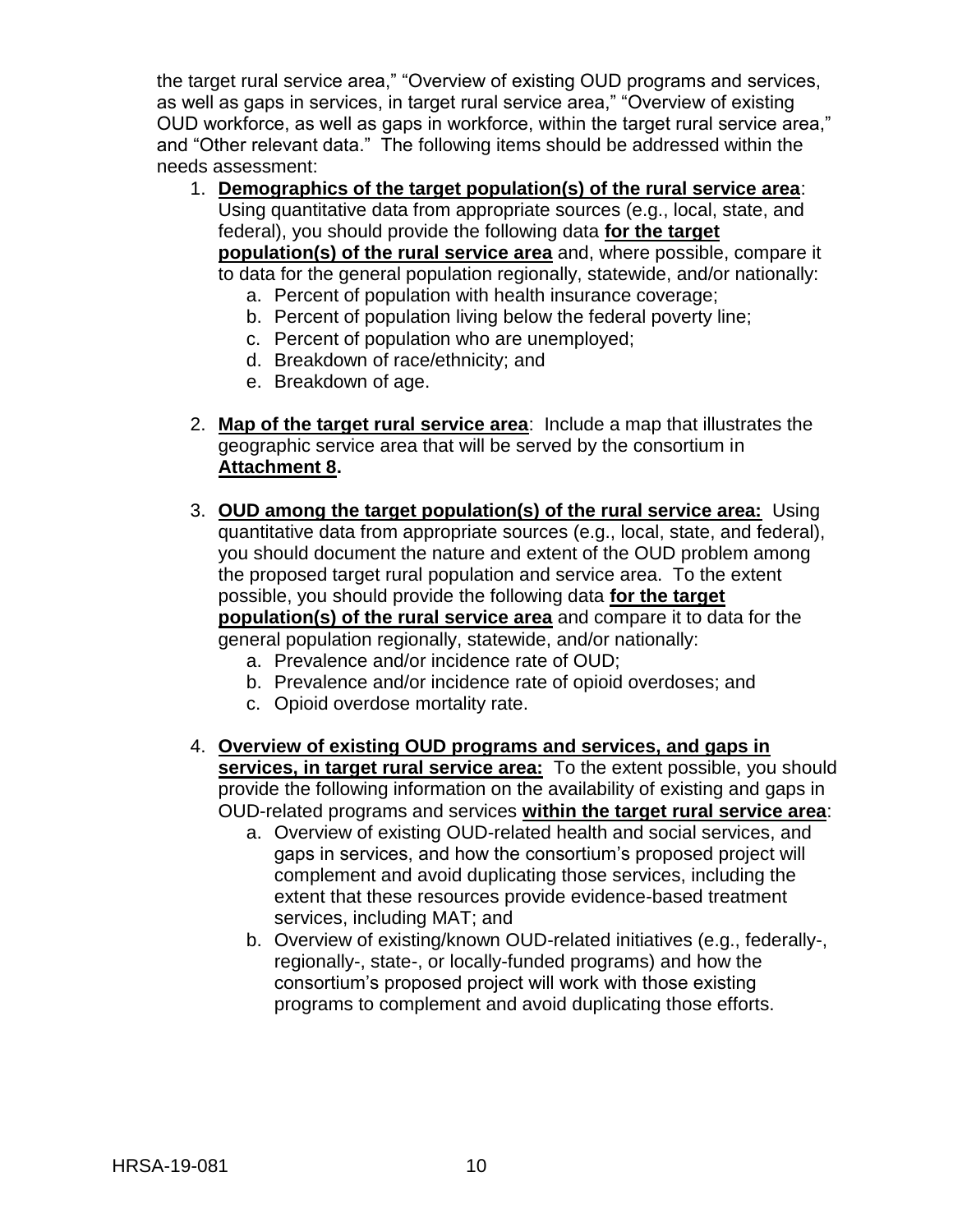- 5. **Existing OUD workforce, as well as gaps in workforce, within the target rural service area:** To the extent possible, you should provide the following information on the type and availability of the OUD workforce **within the target rural service area**:
	- a. Number and location of mental health providers, including, but not limited to, psychiatrists, psychologists, licensed clinical social workers specializing in mental health care, licensed substance use disorder counselors, and peer support specialists; and
	- b. Number or percent of physicians, nurse practitioners, and physician assistants who have a Drug Enforcement Administration waiver to prescribe buprenorphine.

#### **If you are unable to provide any of this information, please detail a plan for obtaining it during the period of performance. You may also provide additional data or information that is relevant to the proposed project and demonstrates need for services.**

Your local health department, State Office of Rural Health, State Rural Health Association, State Primary Care Office, Single State Agency, and/or primary care association may be valuable resources for acquiring the data and information necessary to respond to this section. See the **Appendix** for details on how to connect with these entities.

 *METHODOLOGY -- Corresponds to Section V's Review Criterion #2--Response* This section outlines the methods that you will use to address the stated needs and meet each of the previously described program requirements and expectations in this NOFO.

The following items must be addressed within the methodology section (please use the headings "Methods for fulfilling core activities," "Methods for fulfilling additional activities," "Methods for disseminating program information," "Methods for maintaining consortium commitment," and "Methods for engaging with the target rural population" in your narrative response for this section):

- 1. **Methods for fulfilling core activities** (as outlined under the "Program-Specific Instructions" section (page 6) of this NOFO): Detail the strategies you will use to complete each core activity, which include:
	- a. MOU/MOA: If your consortium has already formalized their collaboration, submit a copy of the consortium's MOU/MOA that defines the roles and responsibilities for each member in **Attachment 7.**
	- b. Analysis
	- c. Strategic Plan
	- d. Workforce Plan
	- e. Sustainability Plan
- 2. **Methods for fulfilling additional activities**: If other planning and capacity building activities are proposed, you should provide a justification and detailed description for each proposed additional activity: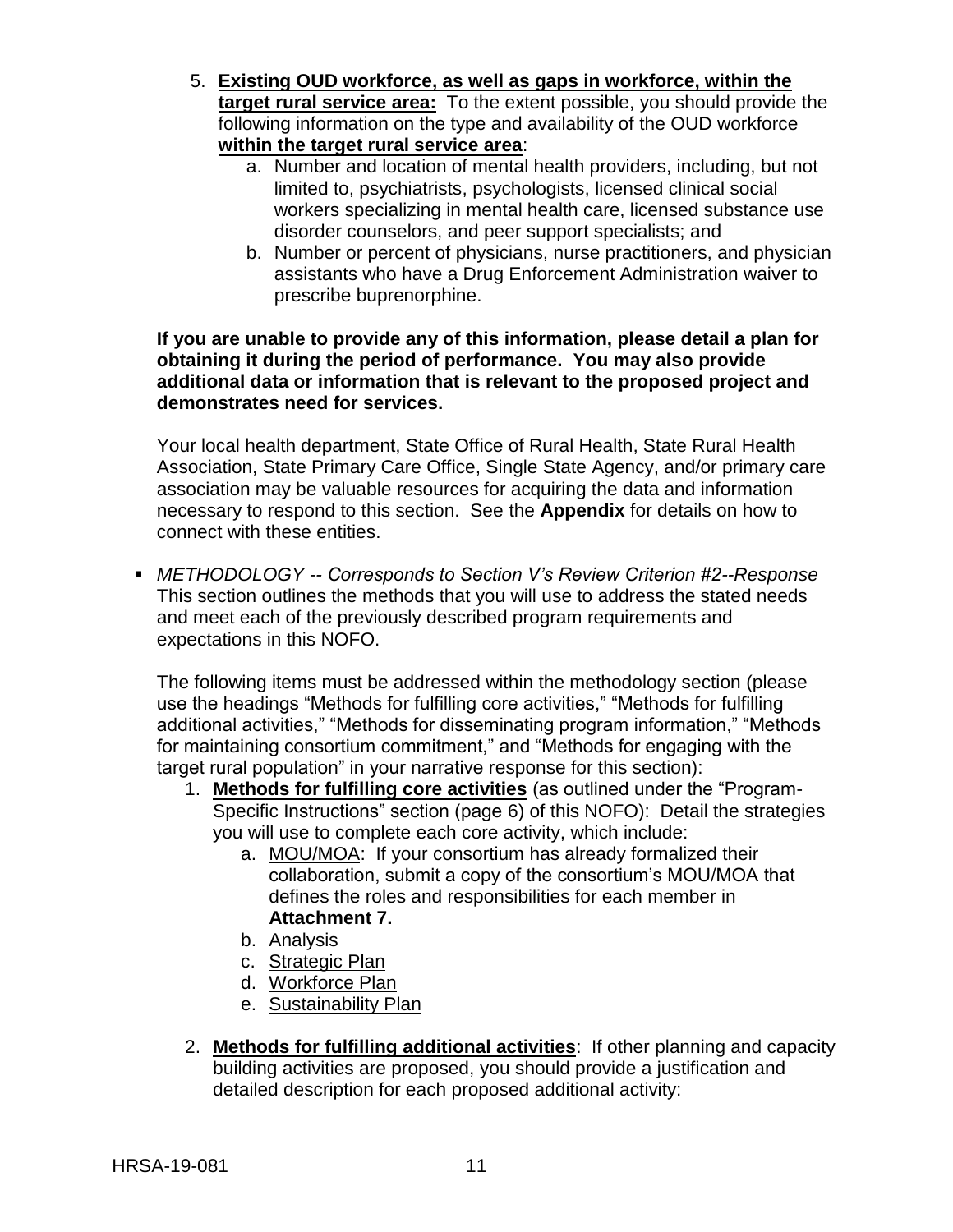- a. **Justification** for why proposed activity is needed and how it will benefit the target population(s) of the rural service area. To the extent possible, use quantitative data to support your justification.
- b. **Detailed description** of the proposed activity, including the responsible consortium and staff members, target population(s) within the rural service area, and how the activity will position the consortium to implement prevention, treatment, and/or recovery interventions across multi-county or -state service areas.
- 3. **Methods for disseminating program information:** Describe the consortium's communication plan for updating participating entities, the target rural service area, and the broader public on its activities, lessons learned, and success stories. Provide examples of mediums and platforms for disseminating this information.
- 4. **Methods for engaging with the target rural population:** Describe the manner and degree to which the target rural population will be included in the planning and execution of the core activities and, if applicable, any additional activities. In particular, the applicant should provide the tools and methods that will be used (e.g., focus groups, questionnaires/surveys, etc.), as well as the anticipated frequency of the engagement. All projects that primarily serve multiple ethnic or racial groups must describe specific methods for ensuring activities account for, and address, the cultural, linguistic, religious, and social differences of these groups.
- 5. **Methods for maintaining consortium commitment:** Describe how the consortium will maintain members' commitment throughout the period of performance to fulfill the proposed activities, engage members in efficient decision-making, impact evaluation, and sustainability planning, and ensure that local control for the award remains vested in the target rural communities.
- *WORK PLAN -- Corresponds to Section V's Review Criteria #2—Response and #4--Impact*

This section describes the processes that will be used to achieve each of the core and additional activities listed in the "Methodology" section. This section should clearly demonstrate that the consortium will use a collaborative approach and that it has the capacity to implement the proposed activities. You should include the work plan in **Attachment 1** and the work plan should contain the following elements:

- 1. **Activities:** All core activities, as well as any proposed additional activities, should be included and accounted for:
- 2. **Responsible consortium and staff members:** For each activity, list the organization and/or staff members responsible for implementing it; and
- 3. **Timeline:** For each activity, list the specific time-period during which it will occur.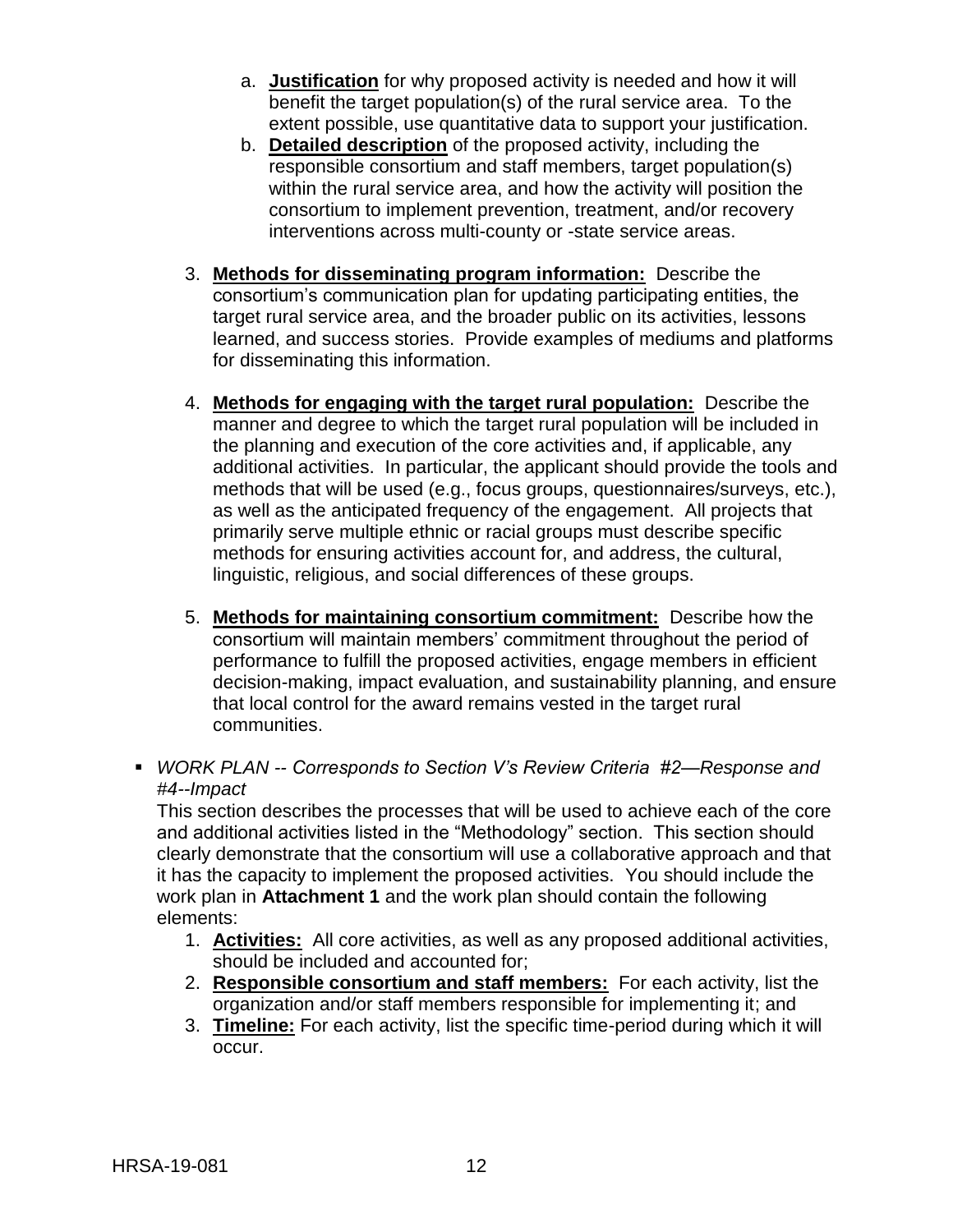Per the "Methodology" section, you should also incorporate into their work plan:

- 1. **Strategies for disseminating information**, updates/progress on activities, lessons learned, and success stories among consortium members and to the target rural service area and broader public;
- 2. **Strategies for engaging with the target rural population**, including the manner, timing, and extent to which the consortium plans to incorporate the target rural population into its activities during the period of performance; and
- 3. **Strategies for maintaining consortium commitment,** including the manner and timing that consortium members will be engaged in efficient decision-making, impact evaluation, and sustainability planning and how they will ensure that local control for the award remains vested in the target rural communities.
- *RESOLUTION OF CHALLENGES -- Corresponds to Section V's Review Criterion #2--Response*

This section should highlight any challenges that the consortium is likely to encounter in implementing the activities described in the work plan, as well as approaches that will be used to resolve such challenges. You should highlight both anticipated intra-consortium challenges (e.g., maintaining cohesiveness among diverse member organizations, keeping consortium members committed and engaged throughout the period of performance, and/or others) and external challenges (e.g., stigma around OUD in the target rural service area, geographical limitations, health workforce shortages, insurance access, provider reimbursement for OUD and telehealth, and/or others).

 *EVALUATION AND TECHNICAL SUPPORT CAPACITY -- Corresponds to Section V's Review Criteria #3--Evaluative Measures and #5--Resources/Capabilities*

This section describes how progress toward meeting project goals will be tracked, measured, and evaluated. You should include the following information:

- 1. **Process indicators:** For each activity outlined in the work plan, clearly define the process indicators that will be used to evaluate whether the activity is being implemented as planned;
- 2. **Outcome indicators:** For each activity outlined in the work plan, clearly define the outcome indicators that will be used to evaluate whether the activity is achieving the expected effect/change in the short- and long-term;
- 3. **Plan for tracking process and outcome indicators:** Clearly describe the process (including staffing and workflow) and frequency by which quantitative and qualitative data/information for the process and outcome indicators will be collected, monitored, and analyzed; and
- 4. **Plan for disseminating evaluation results:** Clearly describe the process by which evaluation results and lessons learned will be communicated to both internal and external audiences in a timely and unbiased manner.

Note that RCORP-Planning award recipients will be expected to work with a HRSA-funded technical assistance provider during the period of performance (and potentially share project updates and information with them after the period of performance ends). HRSA will provide additional guidance on the technical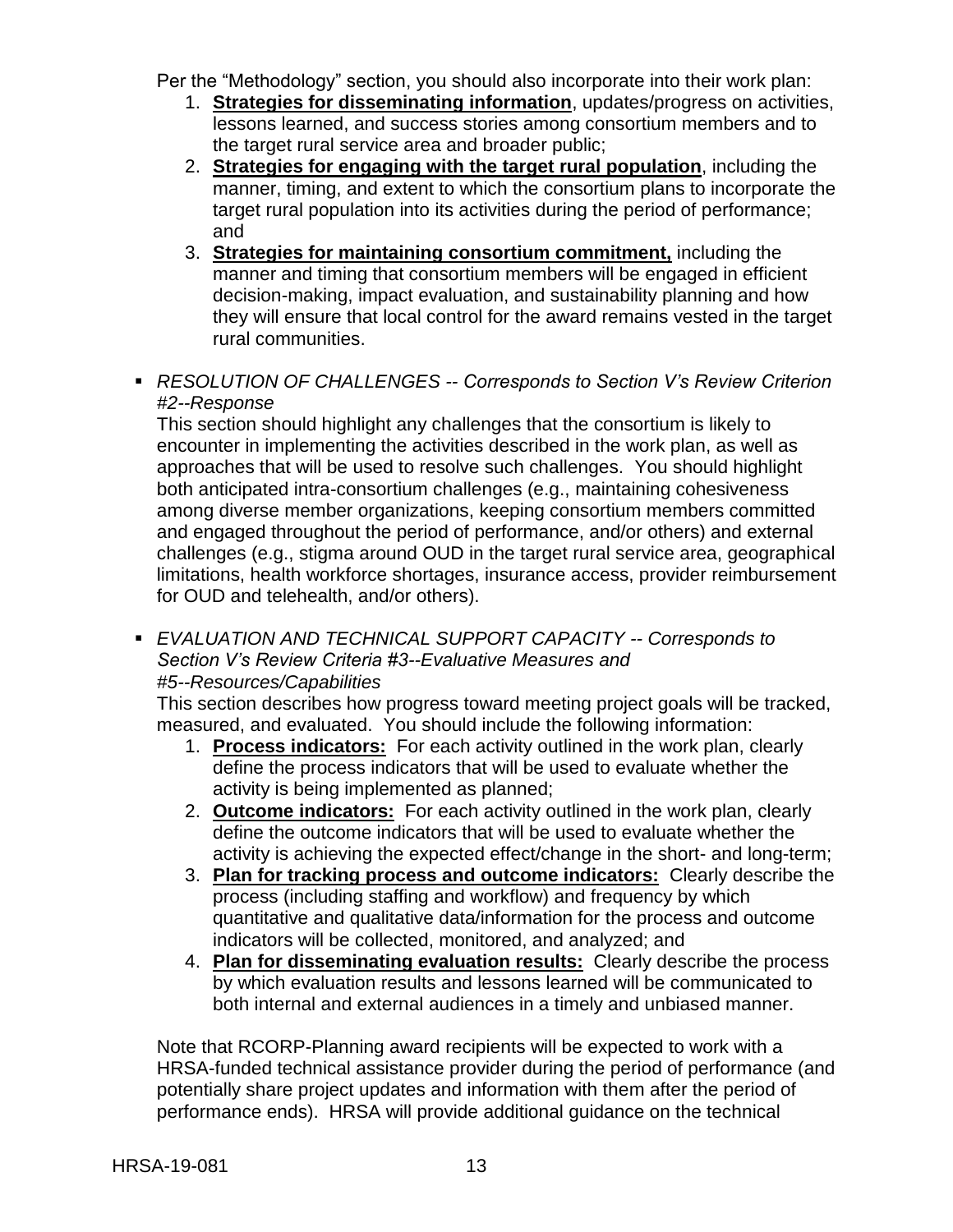assistance components of the project throughout the period of performance.

For more information on process and outcome indicators, visit here: [https://www.cdc.gov/eval/indicators/index.htm.](https://www.cdc.gov/eval/indicators/index.htm)

 *ORGANIZATIONAL INFORMATION -- Corresponds to Section V's Review Criterion #5—Resources and Capabilities*

This section provides insight into the organizational structure of the consortium and the consortium's ability to implement the activities outlined in the work plan.

You should include the following information:

- 1. **List of consortium members (Attachment 6)**: For each member of the existing or proposed consortium, include the following (list the applicant organization first):
	- a. Member name
	- b. Member street address (include city, county, state, zip code)
	- c. Primary point of contact at organization (name, title, contact information)
	- d. Member Employer Identification Number (EIN)
	- e. Facility type (e.g., hospital, school, rural health clinic, federally qualified health center, institution of higher learning, etc.)
	- f. Sector (e.g., healthcare, public health, education, law enforcement, etc.)
	- g. Current role in the community/region
	- h. Specify (yes/no) whether member located in a HRSA-designated rural county or rural census tract of an urban county, as defined by: <http://datawarehouse.hrsa.gov/RuralAdvisor/>

#### **It is recommended that applicants provide this information in a table format.**

- 2. **Organizational chart (Attachment 5)**: Provide a one-page organizational chart of the proposed or existing consortium that clearly depicts the relationship between the proposed or existing consortium members.
- 3. **Signed Letters of Commitment (Attachment 4):** Provide a scanned, signed, and dated copy of a letter of commitment from each proposed and/or existing consortium member. Letters of commitment must identify the organization's roles and responsibilities in the project, the activities in which they will be included, how the organization's expertise is pertinent to the project, and length of commitment to the project. The letter must indicate understanding of the benefits that the consortium will bring to the member and to the target rural service area. The letter must also include a statement indicating that the proposed or existing consortium member understands that: the RCORP-Planning award is to be used for the activities proposed in the work plan; that the activities must exclusively benefit populations in the target rural service area; and that the award is not to be used for the exclusive benefit of any one consortium member. Stock or form letters are not recommended.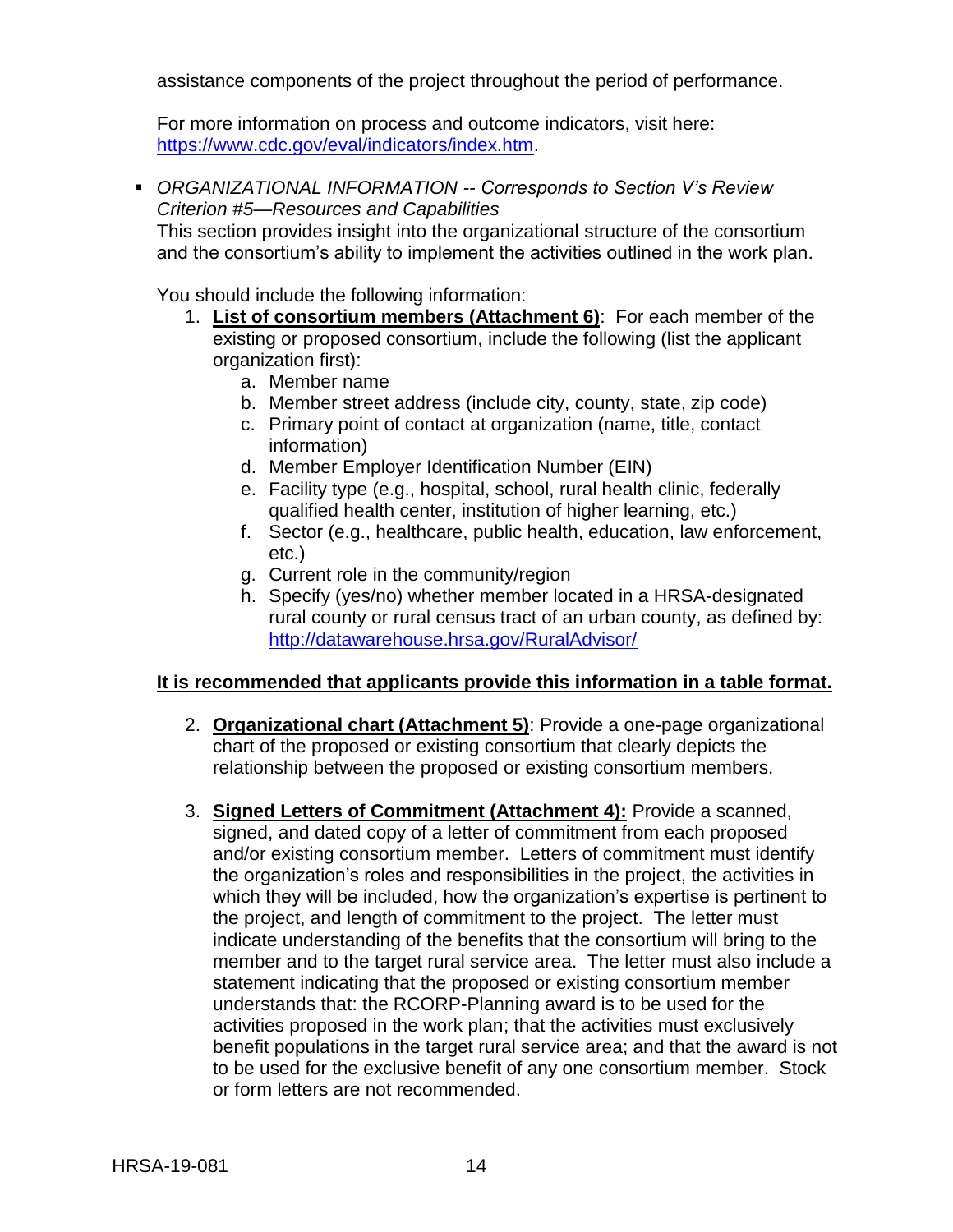- 4. **Staffing Plan (Attachment 2):** Provide a clear and coherent staffing plan that includes the following information for each proposed project staff member:
	- a. Name
	- b. Title
	- c. Organizational affiliation
	- d. Full-time equivalent (FTE) devoted to the project
	- e. List of roles/responsibilities on the project

The staffing plan should have a direct link to the activities proposed in the work plan.

*Project Director:* The Project Director is typically the point person on the award, and makes staffing, financial, or other adjustments to align project activities with the project outcomes. The applicant should detail how the Project Director will facilitate collaborative input across consortium members to fulfill the proposed project activities in the work plan and HRSA-required reporting requirements. **If the Project Director serves as a Project Director for other federal awards, please list the federal awards as well as the percent FTE for that respective federal award.** Project Directors cannot bill more than 1.0 FTE across federal awards. If there will not be a permanent Project Director at the time of the award, recipients should make every effort to hire a Project Director in a timely manner and applicants should discuss the process and timeline for hiring a Project Director (i.e., the number of known candidates, the projected start date or the position, etc.).

5. **Staff resumes and/or biographical sketches (Attachment 3):** For each proposed project staff member, provide their resume and/or biographical sketch that details their qualifications and relevant experience. If there will not be staff on board at the time of the award, discuss the process and timeline for hiring staff (i.e., the number of known candidates, the projected start date or the position, etc.).

## **NARRATIVE GUIDANCE**

To ensure that you fully address the review criteria, this table provides a crosswalk between the narrative language and where each section falls within the review criteria.

| -----<br><b>Narrative Section</b>                   | <b>Review Criteria</b>                                    |
|-----------------------------------------------------|-----------------------------------------------------------|
| Introduction                                        | (1) Need                                                  |
| <b>Needs Assessment</b>                             | (1) Need                                                  |
| Methodology                                         | (2) Response                                              |
| <b>Work Plan</b>                                    | (2) Response and (4) Impact                               |
| <b>Resolution of Challenges</b>                     | (2) Response                                              |
| <b>Evaluation and Technical Support</b><br>Capacity | (3) Evaluative Measures and<br>(5) Resources/Capabilities |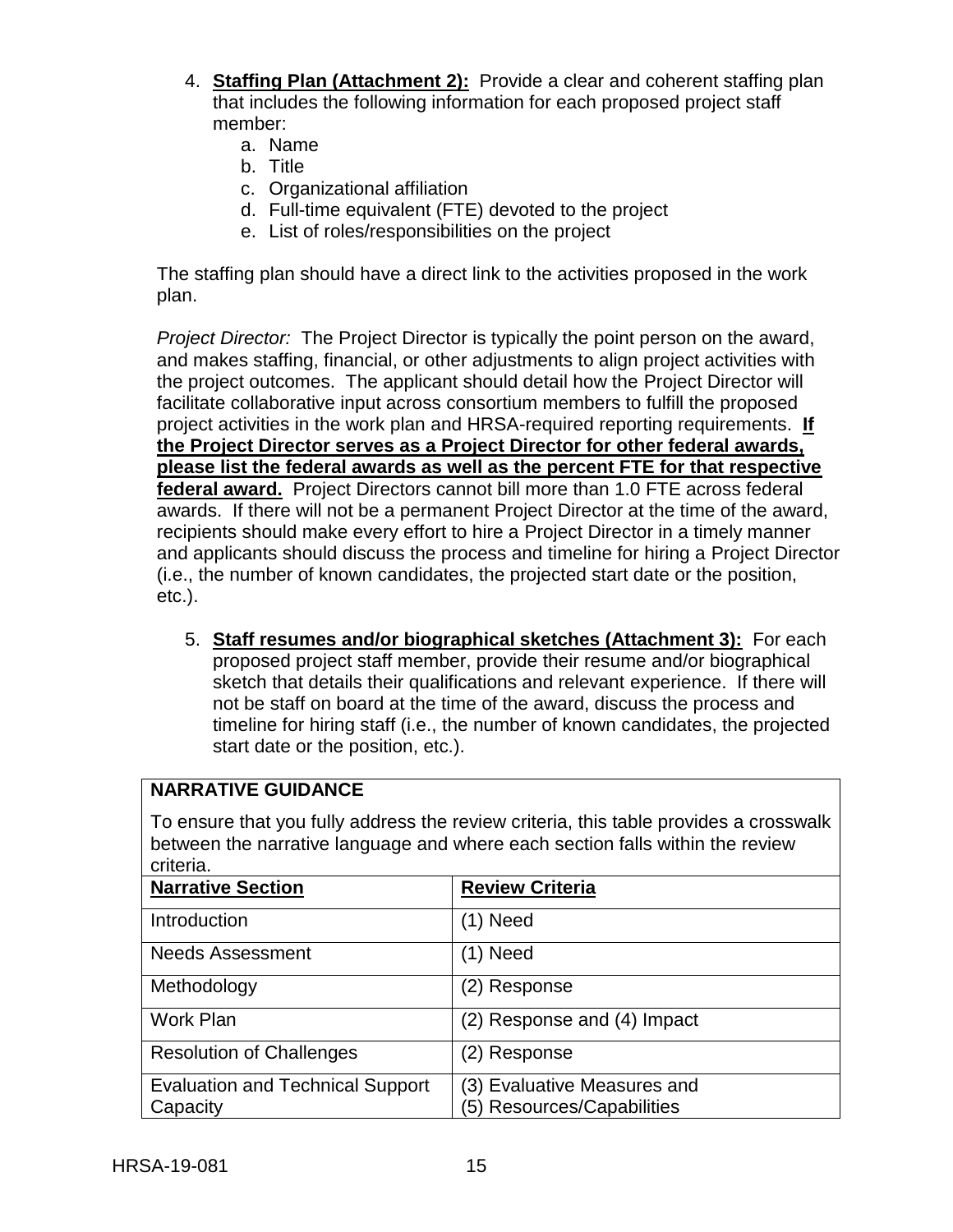| Organizational Information                    | (5) Resources/Capabilities                                                                                                                                               |
|-----------------------------------------------|--------------------------------------------------------------------------------------------------------------------------------------------------------------------------|
| <b>Budget and Budget Narrative</b><br>(below) | (6) Support Requested – the budget section<br>should include sufficient justification to allow<br>reviewers to determine the reasonableness<br>of the support requested. |

#### <span id="page-19-0"></span>*iii. Budget*

See Section 4.1.iv of HRSA's *SF-424 [Application Guide.](http://www.hrsa.gov/grants/apply/applicationguide/sf424guide.pdf)* Please note: the directions offered in the SF-424 Application Guide may differ from those offered by Grants.gov. Follow the instructions included in the Application Guide and the additional budget instructions provided below. A budget that follows the Application Guide will ensure that, if HRSA selects the application for funding, you will have a well-organized plan and by carefully following the approved plan can avoid audit issues during the implementation phase.

**Reminder:** The Total Project or Program Costs are the total allowable costs (inclusive of direct **and** indirect costs) incurred by the recipient to carry out a HRSAsupported project or activity. Total project or program costs include costs charged to the award and costs borne by the recipient to satisfy a matching or cost-sharing requirement, as applicable.

In addition, the RCORP-Planning program requires the following:

**Travel:** HRSA may require award recipients to travel to conference(s) and/or technical assistance workshop(s). Further information will be provided to award recipients during the period of performance and project officers will work with award recipients to make any budget adjustments if necessary.

The Department of Defense and Labor, Health and Human Services, and Education Appropriations Act, 2019 and Continuing Appropriations Act, 2019 (P.L. 115-245), Division B, § 202, states, "None of the funds appropriated in this title shall be used to pay the salary of an individual, through a grant or other extramural mechanism, at a rate in excess of Executive Level II." See Section 4.1.iv Budget – Salary Limitation of HRSA's *SF-424 [Application Guide](http://www.hrsa.gov/grants/apply/applicationguide/sf424guide.pdf)* for additional information. Note that these or other salary limitations may apply in FY 2019, as required by law.

#### <span id="page-19-1"></span>*iv. Budget Narrative*

See Section 4.1.v. of HRSA's *SF-424 [Application Guide.](http://www.hrsa.gov/grants/apply/applicationguide/sf424guide.pdf)*

#### <span id="page-19-2"></span>**v.** *Attachments*

Provide the following items in the order specified below to complete the content of the application. **Unless otherwise noted, attachments count toward the application page limit.** Indirect cost rate agreements and proof of non-profit status (if applicable) will not count toward the page limit. You must clearly label **each attachment**. All attachments must be uploaded as part of the application package.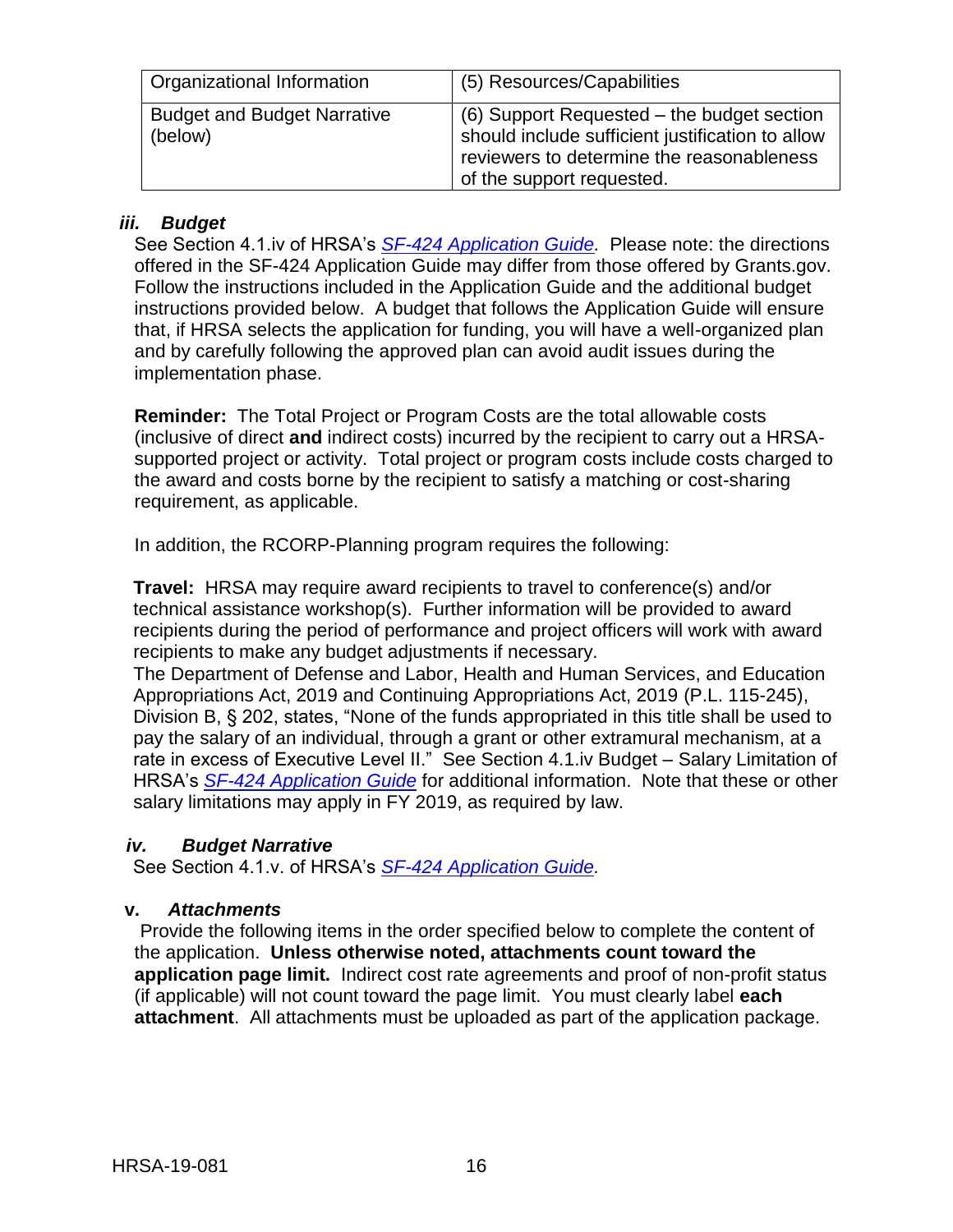#### *Attachment 1: Work Plan*

Attach the work plan for the project that includes all information detailed in Section IV.ii. Project Narrative.

#### *Attachment 2: Staffing Plan and Job Descriptions for Key Personnel (see Section 4.1. of* **HRSA's** *SF-424 [Application Guide\)](http://www.hrsa.gov/grants/apply/applicationguide/sf424guide.pdf)*

Keep each job description to one page in length as much as is possible. Include the role, responsibilities, and qualifications of proposed project staff. Project Directors cannot bill more than 1.0 FTE across federal awards.

#### *Attachment 3: Resumes and/or Biographical Sketches of Key Personnel*

Include biographical sketches for persons occupying the key positions described in **Attachment 2**, not to exceed two pages in length per person. In the event that a biographical sketch is included for an identified individual not yet hired, include a letter of commitment from that person with the biographical sketch.

#### *Attachment 4: Letters of commitment from proposed and/or existing consortium members*

Provide a scanned, signed and dated copy of a letter of commitment from the four proposed and/or existing consortium members. Any consortium members in excess of four do not need to submit additional letters with the application. Letters of commitment must identify the organization's roles and responsibilities in the project, the activities in which they will be included, how the organization's expertise is pertinent to the project, and length of commitment to the project. The letter must indicate understanding of the benefits that the consortium will bring to the member and to the target rural service area. The letter must also include a statement indicating that the proposed or existing consortium member understands that the RCORP-Planning award is to be used for the activities proposed in the work plan; that the activities must exclusively benefit populations in the target rural service area; and that the award is not to be used for the exclusive benefit of any one consortium member.

#### *Attachment 5: Organizational chart*

Provide a one-page organizational chart of the proposed or existing consortium that clearly depicts the relationship between the proposed or existing consortium members and includes the consortium's governing board, if already established.

#### *Attachment 6: List of existing and/or proposed consortium members*

For each member of the existing or proposed consortium, include the following: **Must be provided in a table format**

- a. Member name
- b. Member street address (include city, county, state, zip code)
- c. Primary point of contact at organization (name, title, contact information)
- d. Member Employer Identification Number (EIN)
- e. Facility type (e.g., hospital, school, rural health clinic, federally qualified health center, institution of higher learning, etc.)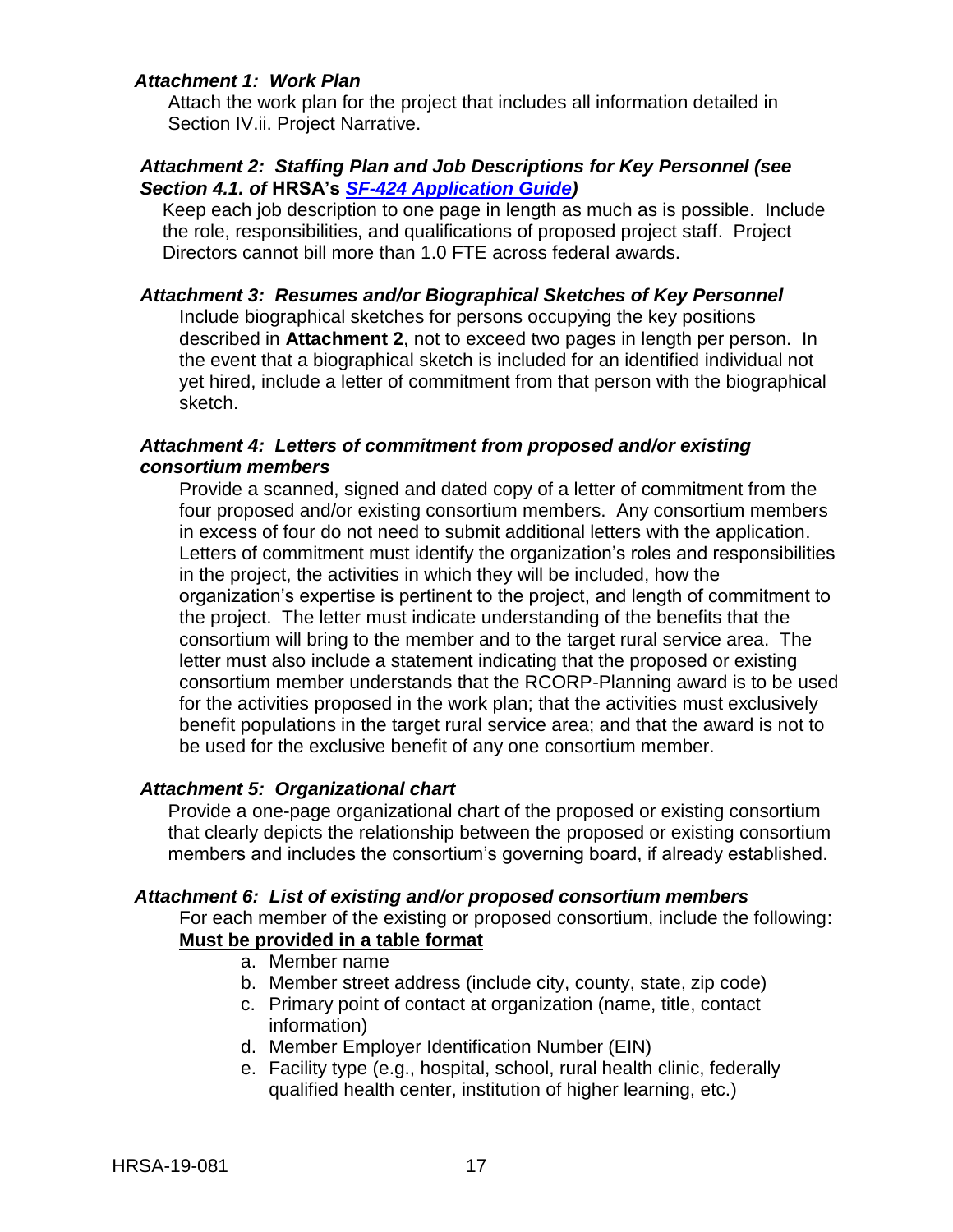- f. Sector (e.g., healthcare, public health, education, law enforcement, etc.)
- g. Current role in the community/region
- h. Specify (yes/no) whether member located in a HRSA-designated rural county or rural census tract of an urban county, as defined by: <http://datawarehouse.hrsa.gov/RuralAdvisor/>

#### *Attachment 7: Memorandum of Understanding or Agreement (MOU/MOA) (if applicable)*

If your consortium has already formalized their collaboration, submit a copy of the consortium's signed MOU/MOA, by-laws, governing structure, and the roles and responsibilities for each member.

#### *Attachment 8: Map of target rural service area*

Include a map that illustrates the geographic service area that will be served by the consortium.

#### *Attachment 9: Letters of support (if applicable)*

Letters of support should be from entities that would be affected by the program for which you are requesting funding. A support letter may be written by a public official, a community group, nonprofit, or any number of other entities. The letter should specifically state that the organization or individual writing the letter supports the proposed project and would like to see it funded.

#### *Attachment 10: Other HRSA awards (if applicable)*

If the applicant organization has received any HRSA funds within the last 5 years, include the grant number from the previous award.

The applicant organization may only apply as the applicant organization once for this funding opportunity. However, an entity that has applied as the applicant organization may also apply to this funding opportunity as part of another consortium applying for this funding opportunity under a different applicant organization. If this is the case, the applicant organization should submit abstracts for each RCORP-Planning application for which it is a consortium member.

#### *Attachments 11-15: Other Relevant Documents (if applicable)*

Include here any other documents that may be relevant to the application (e.g., indirect cost rate agreement).

#### <span id="page-21-0"></span>**3. Dun and Bradstreet Data Universal Numbering System (DUNS) Number and System for Award Management**

You must obtain a valid DUNS number, also known as the Unique Entity Identifier, for your organization/agency and provide that number in the application. You must also register with the System for Award Management (SAM) and continue to maintain active SAM registration with current information at all times during which you have an active federal award or an application or plan under consideration by an agency (unless the applicant is an individual or federal agency that is exempted from those requirements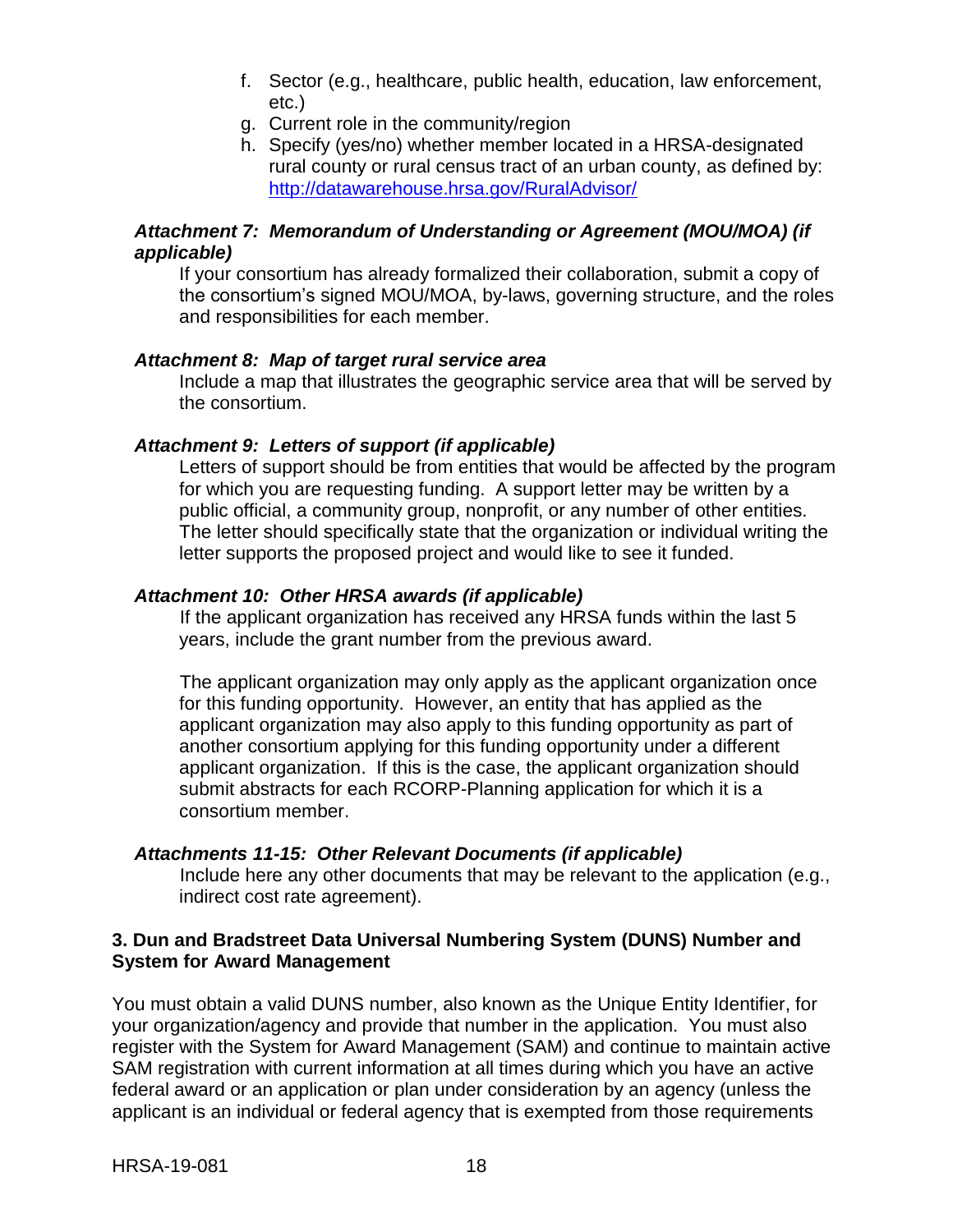under 2 CFR § 25.110(b) or (c), or has an exception approved by the agency under 2 CFR § 25.110(d))**.**

HRSA may not make an award to an applicant until the applicant has complied with all applicable DUNS and SAM requirements and, if an applicant has not fully complied with the requirements by the time HRSA is ready to make an award, HRSA may determine that the applicant is not qualified to receive an award and use that determination as the basis for making an award to another applicant.

If you have already completed Grants.gov registration for HRSA or another federal agency, confirm that the registration is still active and that the Authorized Organization Representative (AOR) has been approved.

The Grants.gov registration process requires information in three separate systems:

- Dun and Bradstreet [\(http://www.dnb.com/duns-number.html\)](http://www.dnb.com/duns-number.html)
- System for Award Management (SAM) [\(https://www.sam.gov\)](https://www.sam.gov/)
- Grants.gov [\(http://www.grants.gov/\)](http://www.grants.gov/)

For further details, see Section 3.1 of HRSA's *SF-424 [Application Guide.](http://www.hrsa.gov/grants/apply/applicationguide/sf424guide.pdf)*

**UPDATED [SAM.GOV](http://sam.gov/) ALERT:** For your SAM.gov registration, you must submit a [notarized letter](https://www.fsd.gov/fsd-gov/answer.do?sysparm_kbid=d2e67885db0d5f00b3257d321f96194b&sysparm_search=kb0013183) appointing the authorized Entity Administrator. The review process changed for the Federal Assistance community on June 11, 2018. Read the [updated](https://www.gsa.gov/about-us/organization/federal-acquisition-service/office-of-systems-management/integrated-award-environment-iae/sam-update)  [FAQs](https://www.gsa.gov/about-us/organization/federal-acquisition-service/office-of-systems-management/integrated-award-environment-iae/sam-update) to learn more.

**If you fail to allow ample time to complete registration with SAM or Grants.gov, you will not be eligible for a deadline extension or waiver of the electronic submission requirement.**

#### <span id="page-22-0"></span>**4. Submission Dates and Times**

#### **Application Due Date**

The due date for applications under this NOFO is *January 15, 2019 at 11:59 p.m. Eastern Time*. HRSA suggests submitting applications to Grants.gov at least **3 days before the deadline** to allow for any unforeseen circumstances.

See Section 8.2.5 – Summary of emails from Grants.gov of HRSA's *[SF-424 Application](http://www.hrsa.gov/grants/apply/applicationguide/sf424guide.pdf)  [Guide](http://www.hrsa.gov/grants/apply/applicationguide/sf424guide.pdf)* for additional information.

#### <span id="page-22-1"></span>**5. Intergovernmental Review**

RCORP-Planning is a program subject to the provisions of Executive Order 12372, as implemented by 45 CFR part 100.

See Section 4.1 ii of HRSA's *SF-424 [Application Guide](http://www.hrsa.gov/grants/apply/applicationguide/sf424guide.pdf)* for additional information.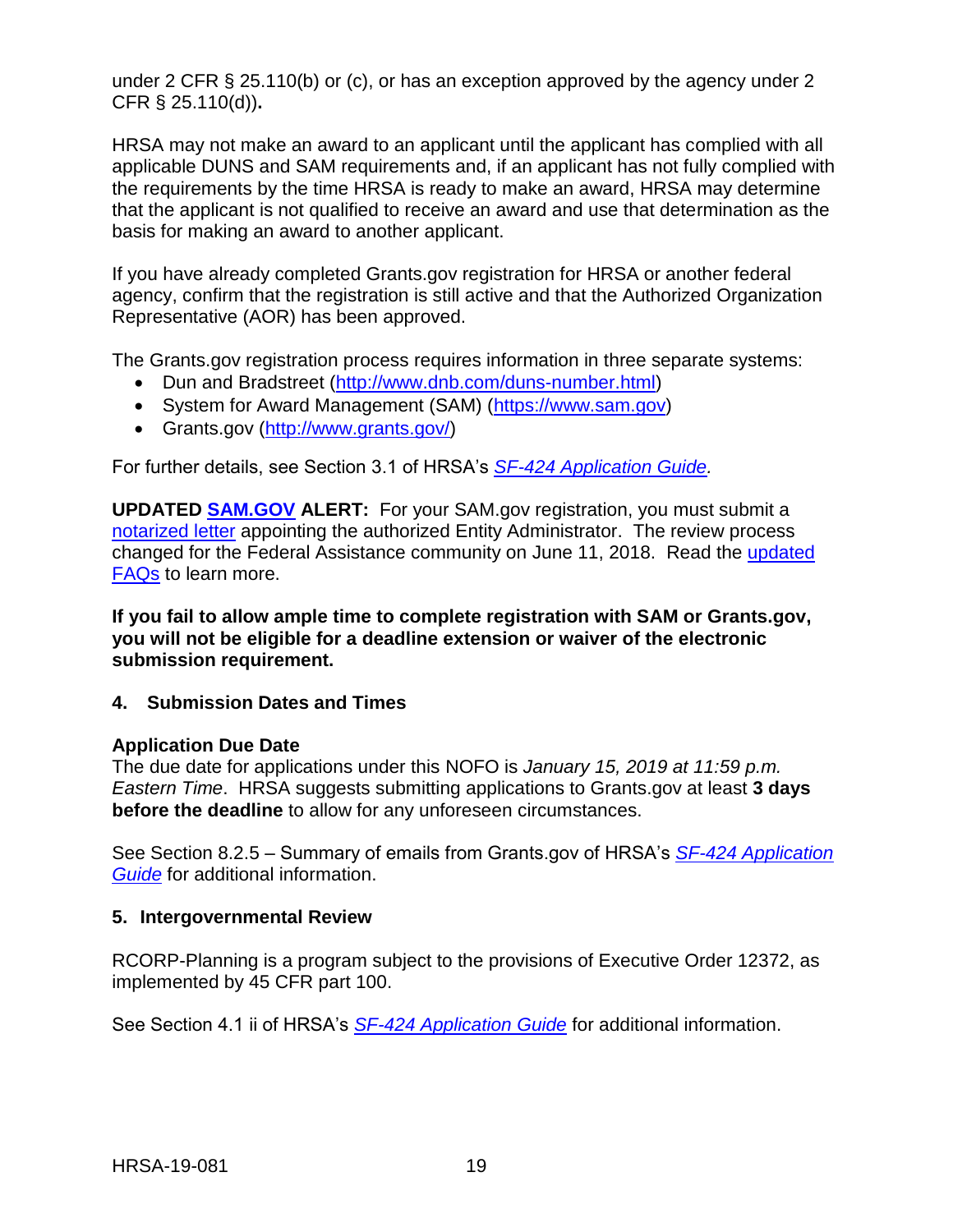## <span id="page-23-0"></span>**6. Funding Restrictions**

You may request funding for a period of performance of up to 1 year, at no more than \$200,000 (inclusive of direct **and** indirect costs).

The General Provisions in Division B of the Department of Defense and Labor, Health and Human Services, and Education Appropriations Act, 2019 and Continuing Appropriations Act, 2019 (P.L. 115-245) apply to this program. Please see Section 4.1 of HRSA's *SF-424 [Application Guide](http://www.hrsa.gov/grants/apply/applicationguide/sf424guide.pdf)* for additional information. Note that these or other restrictions will apply in FY2019, as required by law.

The purpose of this award is for planning and capacity building activities. Equipment and supply purchases should support these activities only.

You cannot use funds under this notice for the following purposes:

- 1. To acquire real property;
- 2. For construction;
- 3. To provide direct services;
- 4. To purchase syringes; or
- 5. To pay for any equipment costs not directly related to the purposes of this award.

You are required to have the necessary policies, procedures and financial controls in place to ensure that your organization complies with all legal requirements and restrictions applicable to the receipt of federal funding including statutory restrictions on use of funds for lobbying, executive salaries, gun control, abortion, etc. Like those for all other applicable grants requirements, the effectiveness of these policies, procedures and controls is subject to audit.

All program income generated as a result of awarded funds must be used for approved project-related activities. The program income alternative applied to the awards under the program will be the addition/additive alternative. You can find post-award requirements for program income at [45 CFR § 75.307.](https://www.ecfr.gov/cgi-bin/retrieveECFR?gp=1&SID=4d52364ec83fab994c665943dadf9cf7&ty=HTML&h=L&r=PART&n=pt45.1.75)

# <span id="page-23-1"></span>**V. Application Review Information**

## <span id="page-23-2"></span>**1. Review Criteria**

HRSA has procedures for assessing the technical merit of applications to provide for an objective review of applications and to assist you in understanding the standards against which your application will be reviewed. HRSA has critical indicators for each review criterion to assist you in presenting pertinent information related to that criterion and to provide the reviewer with a standard for evaluation. See the review criteria outlined below with specific detail and scoring points.

These criteria are the basis upon which the reviewers will evaluate and score the merit of the application. The entire proposal will be considered during objective review.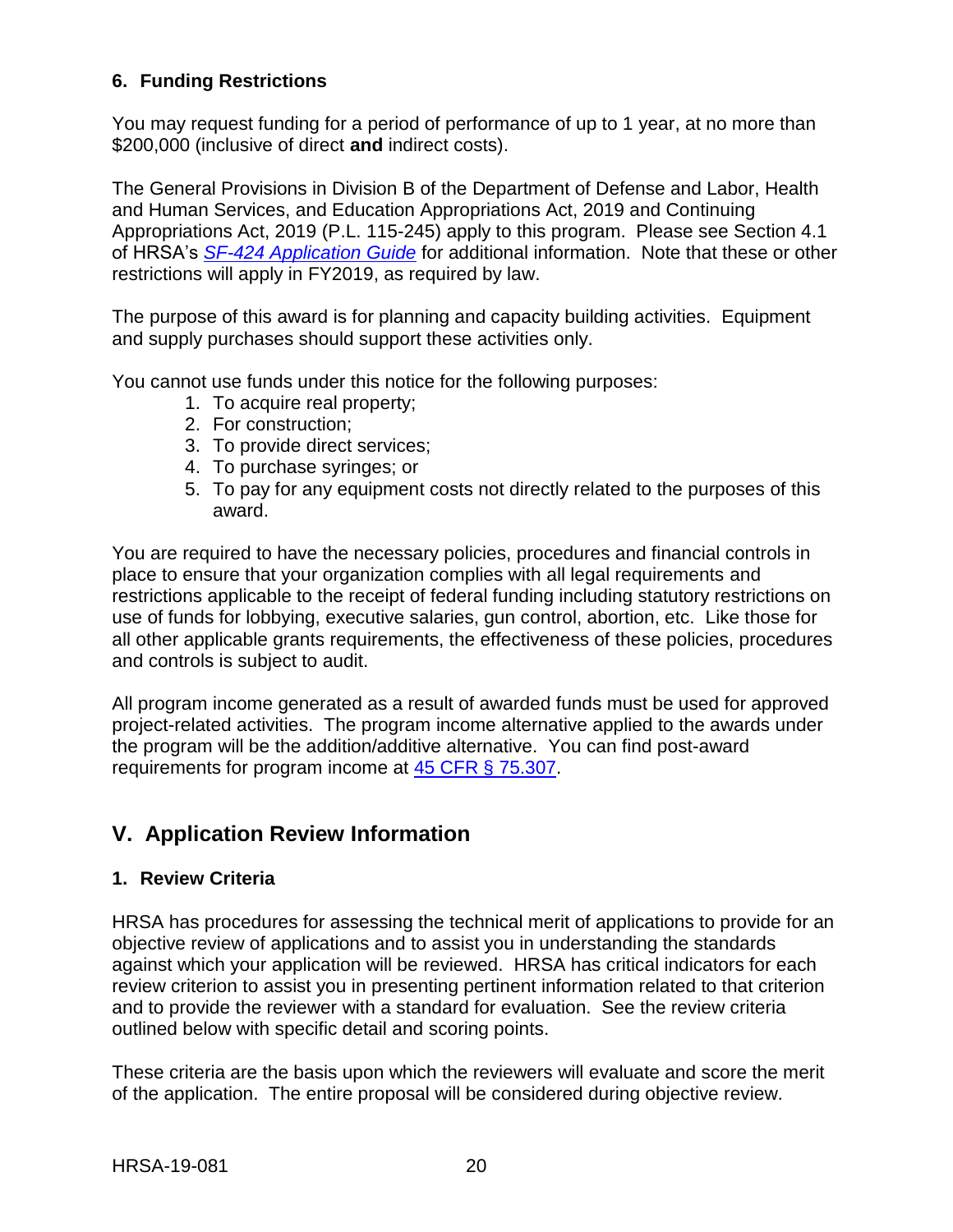Review criteria are used to review and rank applications. The RCORP-Planning program has six review criteria:

*Criterion 1: NEED (30 points) – Corresponds to Section IV's "Introduction" and "Need"*

- **Need/Service Area, 10 points:**
	- $\circ$  The extent to which the applicant outlines the project's planning and capacity building goals and objectives as they relate to one or more of RCORP-Planning's focus areas (prevention, treatment, recovery).
	- $\circ$  The extent to which the applicant provides a brief overview of the target population(s) and service area and the consortium members involved in the project.
	- $\circ$  The extent to which the applicant provides a justification for why they have chosen to focus on the target population.
- **Data/Demographics, 20 points:**
	- $\circ$  The extent to which the applicant provides the requested demographic, OUD, OUD program and service, and OUD workforce data and information for the target rural service area and the quality of the data/information provided.
	- $\circ$  The extent to which the applicant provides a clear map of the target rural service area.
	- $\circ$  If the applicant does not provide all of the requested data/information, the extent to which the applicant provides a detailed plan for obtaining it during the period of performance.

*Criterion 2: RESPONSE (25 points) – Corresponds to Section IV's "Methodology," "Work Plan," and "Resolution of Challenges"*

- The quality and extent to which the applicant clearly details the strategies they will use to complete each core activity including:
	- o **MOA/MOU** that defines the roles and responsibilities for each consortium partner (if the consortium already has an MOA/MOU, the applicant should submit a copy of the signed document in **Attachment 7**);
	- o **Analysis** that identifies opportunities and gaps in OUD prevention, treatment (including MAT), and/or recovery workforce, services, and access to care within the target rural service area and existing federal, state, and local OUD resources that could be leveraged within the rural community (see the **Appendix** for examples);
	- o **Strategic plan** that addresses the gaps in the OUD prevention, treatment (including MAT), and/or recovery **services and access to care** identified in the analysis; incorporates evidence-based, promising, and innovative approaches proven to reduce the morbidity and mortality associated with opioid overdose in rural communities; ensures affordability and accessibility of services to the target population; details plans to leverage existing federal, state, and local OUD resources and secure community support; and provides concrete strategies for implementing the identified evidence-based, promising, and innovative practices after the project year ends; and develops strategies to eliminate or reduce costs of treatment for uninsured and underinsured individuals;
	- o **Workforce plan** that addresses the gaps in OUD prevention, treatment, and/or recovery **workforce** identified in the analysis; outlines strategies for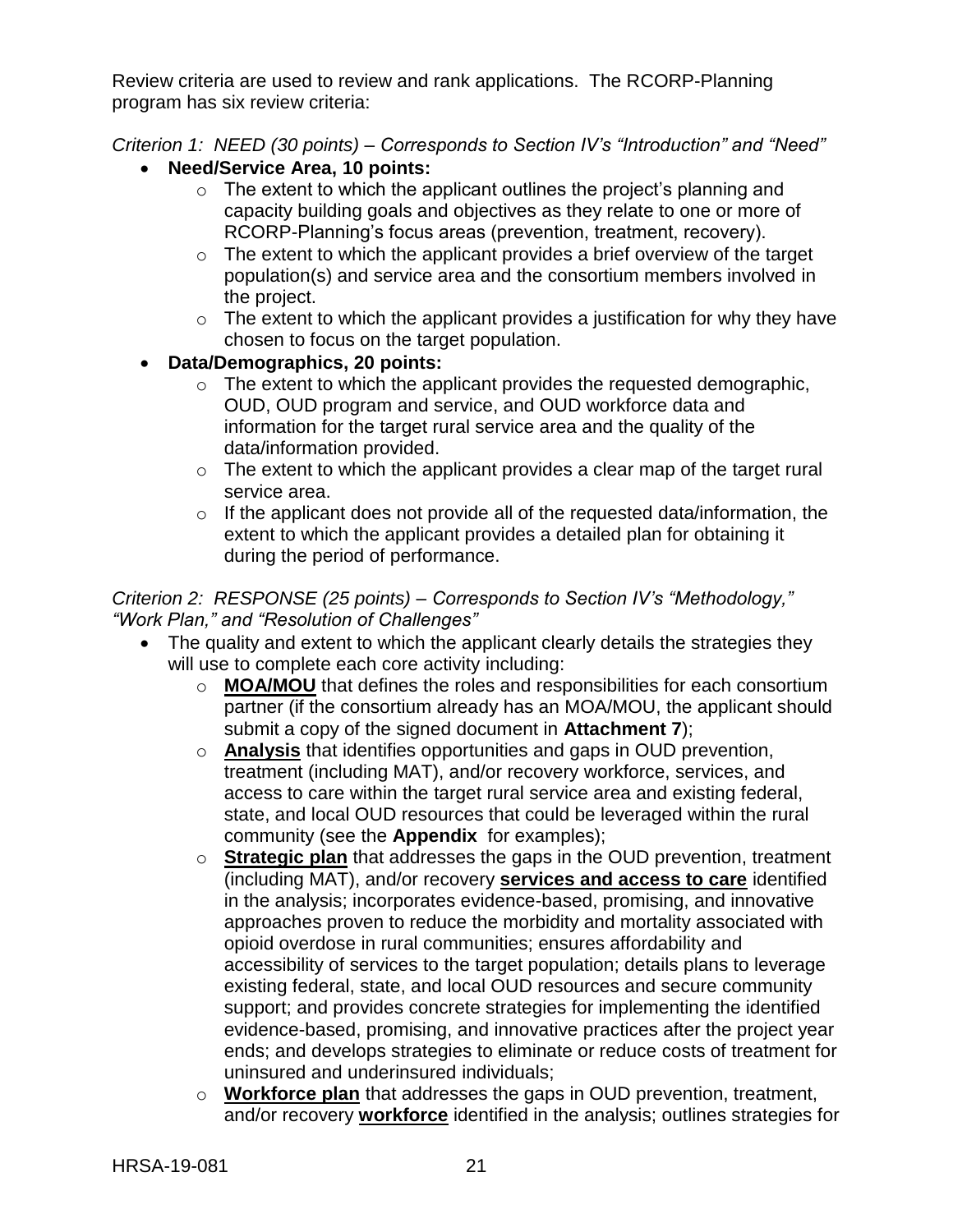recruiting and integrating additional substance use disorder providers into consortium member organizations; details plans to train and retain new and existing substance use disorder providers within the consortium; and, if applicable, describes a plan for identifying and obtaining eligibility for sites to place NHSC clinicians in future years (See the **Appendix** for more information); and

- o **Sustainability plan** that identifies strategies for sustaining the consortium and operationalizing the activities proposed in the strategic and workforce plans beyond the one-year period of performance; maintaining affordability and accessibility of OUD prevention, treatment, and recovery services provided to individuals; and developing quantifiable metrics that will be used to assess the impact of future activities.
- The quality and extent to which the applicant outlines the consortium's communication plan for updating participating entities, the target rural service area, and the broader public on its activities, lessons learned, and success stories. The applicant should provide examples of mediums and platforms for disseminating this information.
- The quality and extent to which the applicant describes the manner and degree to which the target rural population will be included in the planning and execution of the core activities and, if applicable, any additional activities. In particular, the applicant should provide the tools and methods that will be used (e.g., focus groups, questionnaires/surveys, etc.), as well as the anticipated frequency of the engagement. All projects that primarily serve multiple ethnic or racial groups must describe specific methods for ensuring activities account for, and address, the cultural, linguistic, religious, and social differences of these groups.
- The quality and extent to which the applicant details how the consortium will maintain members' commitment throughout the period of performance to fulfilling the proposed activities, engage them in efficient decision-making, impact evaluation, and sustainability planning, and ensure that local control for the award remains vested in the target rural communities.
- The quality and extent to which the applicant's work plan describes the processes that will be used to achieve each of the core activities listed in the "Methodology" section.
- The extent to which the work plan clearly demonstrates that the consortium will use a collaborative approach and that it has the capacity to implement the proposed activities.
- The quality and extent to which the work plan contains the following elements:
	- o **Activities:** All core activities, as well as any proposed additional activities, are included and accounted for;
	- o **Responsible consortium and staff members:** For each activity, the organization and/or staff members responsible for implementing it are listed; and
	- o **Timeline:** For each activity, the specific time-period during which it will occur is listed.
- The quality and extent to which the applicant highlights challenges that the consortium is likely to encounter in implementing the activities described in the work plan, as well as approaches that will be used to resolve such challenges.
- The quality and extent to which the applicant highlights both anticipated intraconsortium challenges and external challenges.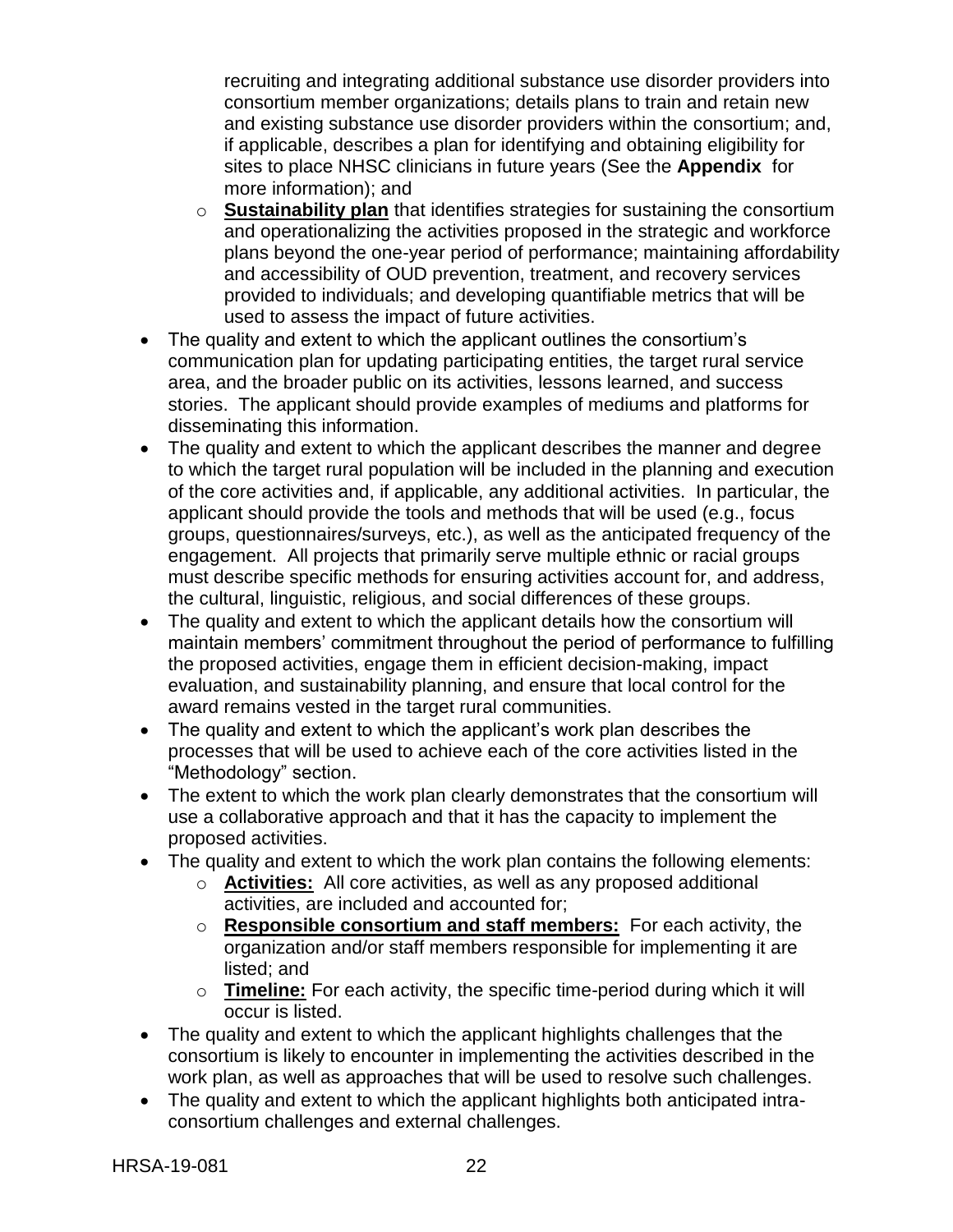*Criterion 3: EVALUATIVE MEASURES (10 points) – Corresponds to Section IV's "Evaluation and Technical Support Capacity"*

- The quality and extent to which the applicant describes how progress toward meeting project goals will be tracked, measured, and evaluated.
- The extent to which the applicant proposes clearly defined process and outcome indicators for evaluating whether activities are being implemented as planned and whether the activities are achieving the expected effects/changes in the short- and long-term.
- The extent to which the applicant clearly describes the process (including staffing and workflow) and frequency by which quantitative and qualitative data/information for the process and outcome indicators will be collected, monitored, and analyzed.
- The extent to which the applicant clearly describes the process by which evaluation results and lessons learned will be communicated to both internal and external audiences in a timely and unbiased manner.

## *Criterion 4: IMPACT (10 points) – Corresponds to Section IV's "Work Plan"*

- The quality and extent to which the applicant incorporates into their work plan:
	- o **Strategies for disseminating information**, updates/progress on activities, lessons learned, and success stories among consortium members and to the target rural service area and broader public;
	- o **Strategies for engaging with the target rural population**, including the manner, timing, and extent to which the consortium plans to incorporate the target rural population into its activities during the period of performance; and
	- o **Strategies for maintaining consortium commitment,** including the manner and timing that consortium members will be engaged in efficient decision-making, impact evaluation, and sustainability planning and how they will ensure that local control for the award remains vested in the target rural communities.

*Criterion 5: RESOURCES/CAPABILITIES (20 points) – Corresponds to Section IV's "Evaluation and Technical Support Capacity" and "Organizational Information"*

- The quality and extent to which the applicant provides insight into the organizational structure of the consortium and the consortium's ability to implement the activities outlined in the work plan.
- The quality and extent to which the applicant provides the requested information about each consortium member.
- The extent to which the one-page organizational chart of the proposed or existing consortium that clearly depicts the relationship between the proposed or existing consortium members.
- The extent to which the letters of commitment from each proposed or existing consortium member are scanned and signed and contain the following elements:
	- $\circ$  The organization's roles and responsibilities in the project, the activities in which they will be included, and how the organization's expertise is pertinent to the project.
	- o Understanding of the benefits that the consortium will bring to the member and to the target rural service area.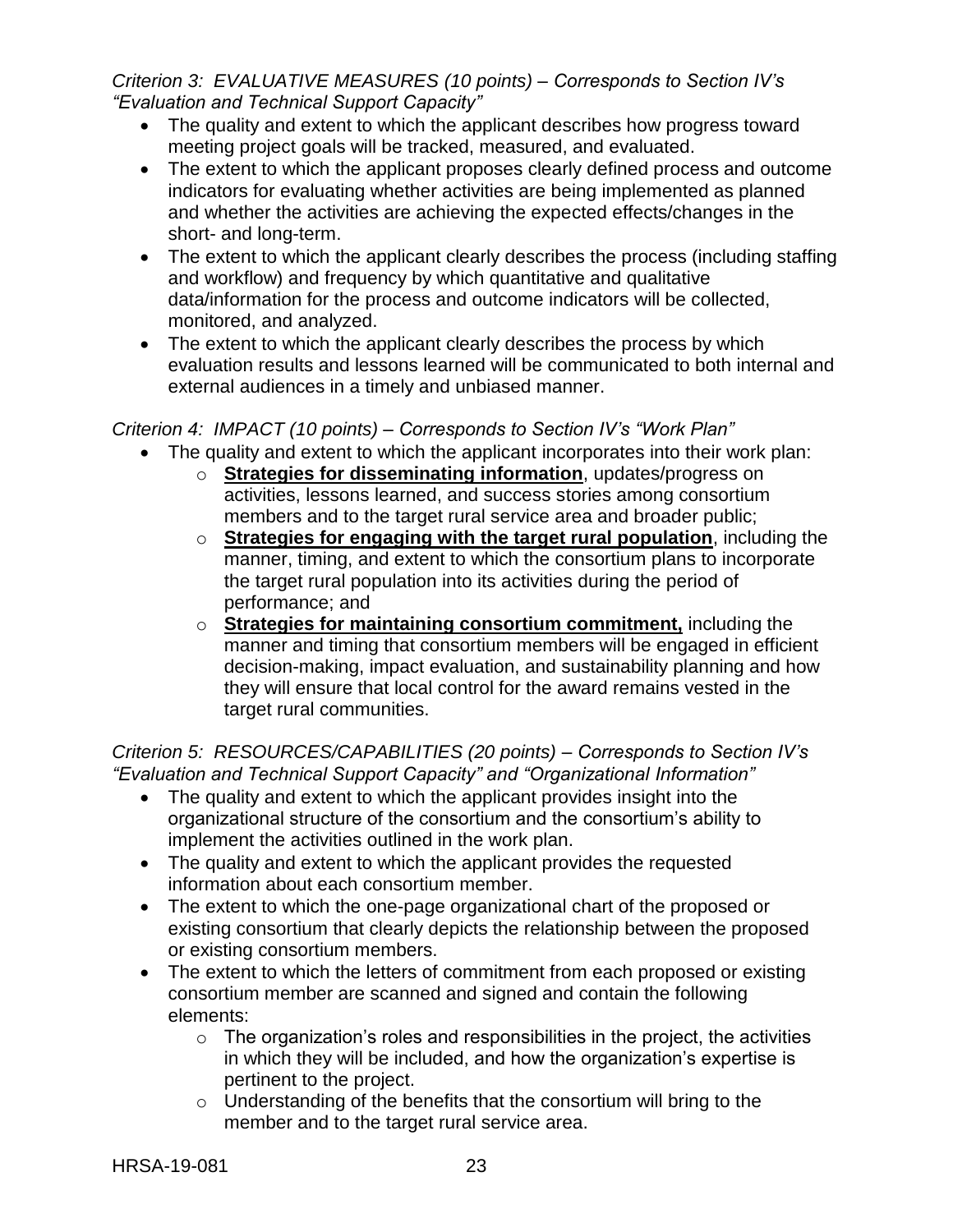- o A statement indicating that the proposed or existing consortium member understands that the RCORP-Planning award is to be used for the activities proposed in the work plan; that the activities must exclusively benefit populations in the target rural service area.
- $\circ$  A statement indicating that the award is not to be used for the exclusive benefit of any one consortium member.
- o Projected length of commitment of consortium members.
- The extent to which the applicant provides a clear and coherent staffing plan that includes all of the requested information for each proposed project staff.
- The extent to which the staffing plan has a direct link to the activities proposed in the work plan.
- The quality and extent to which the applicant details how the Project Director will serve as the point person on the award; make staffing, financial, or other adjustments to align project activities with the project outcomes; and facilitate collaborative input across consortium members to fulfill the proposed project activities in the work plan and HRSA-required reporting requirements.
- If the Project Director serves as a Project Director for other federal awards, the extent to which the applicant lists the other federal awards as well as the percent FTE for that respective federal award.
- If there will not be a permanent Project Director at the time of the award, the quality and extent to which the applicant details the process for hiring a Project Director in a timely manner (i.e., the number of known candidates, the projected start date or the position, etc.).
- The quality and extent to which the applicant provides the resumes and/or biographical sketches that details the qualifications and relevant experience for each proposed project staff member.
- If there will not be staff on board at the time of the award, the extent to which the applicant details the process and timeline for hiring staff (i.e., the number of known candidates, the projected start date or the position, etc.).

## *Criterion 6: SUPPORT REQUESTED (5 points) – Corresponds to Section IV's "Budget" and "Budget Narrative"*

- The extent to which costs, as outlined in the budget and required resources sections, are reasonable given the scope of work.
- The extent to which key personnel have adequate time devoted to the project to achieve project objectives.

## <span id="page-27-0"></span>**2. Review and Selection Process**

The independent review process provides an objective evaluation to the individuals responsible for making award decisions. The highest ranked applications receive consideration for award within available funding ranges. HRSA may also consider assessment of risk and the other pre-award activities described in Section 3 below.

See Section 5.3 of HRSA's *SF-424 [Application Guide](http://www.hrsa.gov/grants/apply/applicationguide/sf424guide.pdf)* for more details.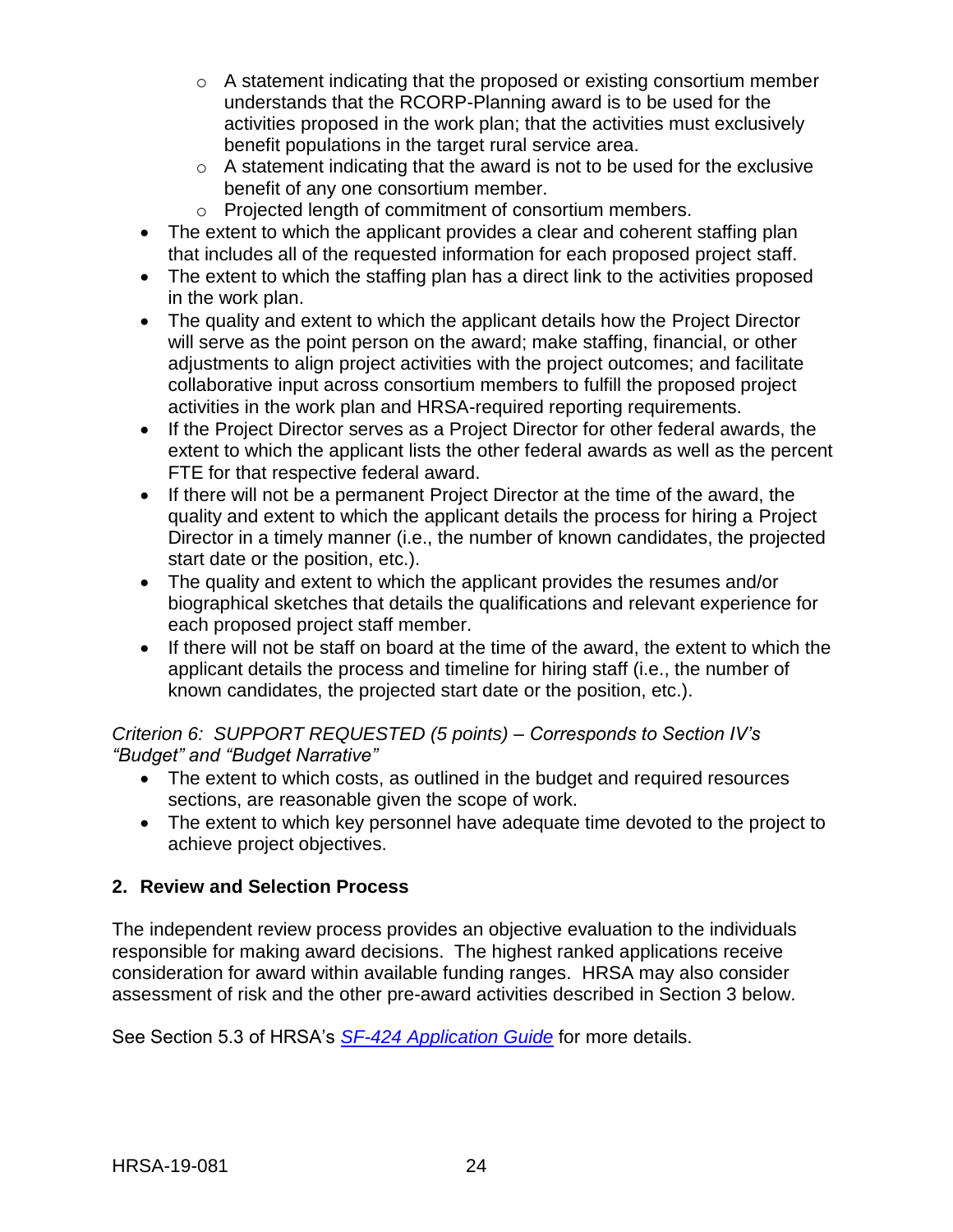## <span id="page-28-0"></span>**3. Assessment of Risk and Other Pre-Award Activities**

HRSA may elect not to fund applicants with management or financial instability that directly relates to the organization's ability to implement statutory, regulatory or other requirements [\(45 CFR § 75.205\)](https://www.ecfr.gov/cgi-bin/retrieveECFR?gp=1&SID=4d52364ec83fab994c665943dadf9cf7&ty=HTML&h=L&r=PART&n=pt45.1.75).

HRSA reviews applications receiving a favorable objective review for other considerations that include past performance, as applicable, cost analysis of the project/program budget, assessment of your management systems, ensuring continued applicant eligibility, and compliance with any public policy requirements, including those requiring just-in-time submissions. HRSA may ask you to submit additional programmatic or administrative information (such as an updated budget or "other support" information) or to undertake certain activities (such as negotiation of an indirect cost rate) in anticipation of an award. However, even at this point in the process, such requests do not guarantee that HRSA will make an award. Following review of all applicable information, HRSA's approving and business management officials will determine whether HRSA can make an award, if special conditions are required, and what level of funding is appropriate.

Award decisions are discretionary and are not subject to appeal to any HRSA or HHS official or board.

Effective January 1, 2016, HRSA is required to review and consider any information about your organization that is in the [Federal Awardee Performance and Integrity](https://www.fapiis.gov/)  [Information System \(FAPIIS\).](https://www.fapiis.gov/) You may review and comment on any information about your organization that a federal awarding agency previously entered. HRSA will consider any of your comments, in addition to other information in [FAPIIS](https://www.fapiis.gov/) in making a judgment about your organization's integrity, business ethics, and record of performance under federal awards when completing the review of risk posed as described in [45 CFR § 75.205 HHS Awarding Agency Review of Risk Posed by](https://www.ecfr.gov/cgi-bin/retrieveECFR?gp=1&SID=4d52364ec83fab994c665943dadf9cf7&ty=HTML&h=L&r=PART&n=pt45.1.75)  [Applicants.](https://www.ecfr.gov/cgi-bin/retrieveECFR?gp=1&SID=4d52364ec83fab994c665943dadf9cf7&ty=HTML&h=L&r=PART&n=pt45.1.75)

HRSA will report to FAPIIS a determination that an applicant is not qualified [\(45 CFR §](https://www.ecfr.gov/cgi-bin/retrieveECFR?gp=1&SID=4d52364ec83fab994c665943dadf9cf7&ty=HTML&h=L&r=PART&n=pt45.1.75)  [75.212\)](https://www.ecfr.gov/cgi-bin/retrieveECFR?gp=1&SID=4d52364ec83fab994c665943dadf9cf7&ty=HTML&h=L&r=PART&n=pt45.1.75).

## <span id="page-28-1"></span>**4. Anticipated Announcement and Award Dates**

HRSA anticipates issuing/announcing awards prior to the start date of June 1, 2019.

# <span id="page-28-2"></span>**VI. Award Administration Information**

## <span id="page-28-3"></span>**1. Award Notices**

HRSA will issue the Notice of Award prior to the start date of June 1, 2019. See Section 5.4 of HRSA's *SF-424 [Application Guide](http://www.hrsa.gov/grants/apply/applicationguide/sf424guide.pdf)* for additional information.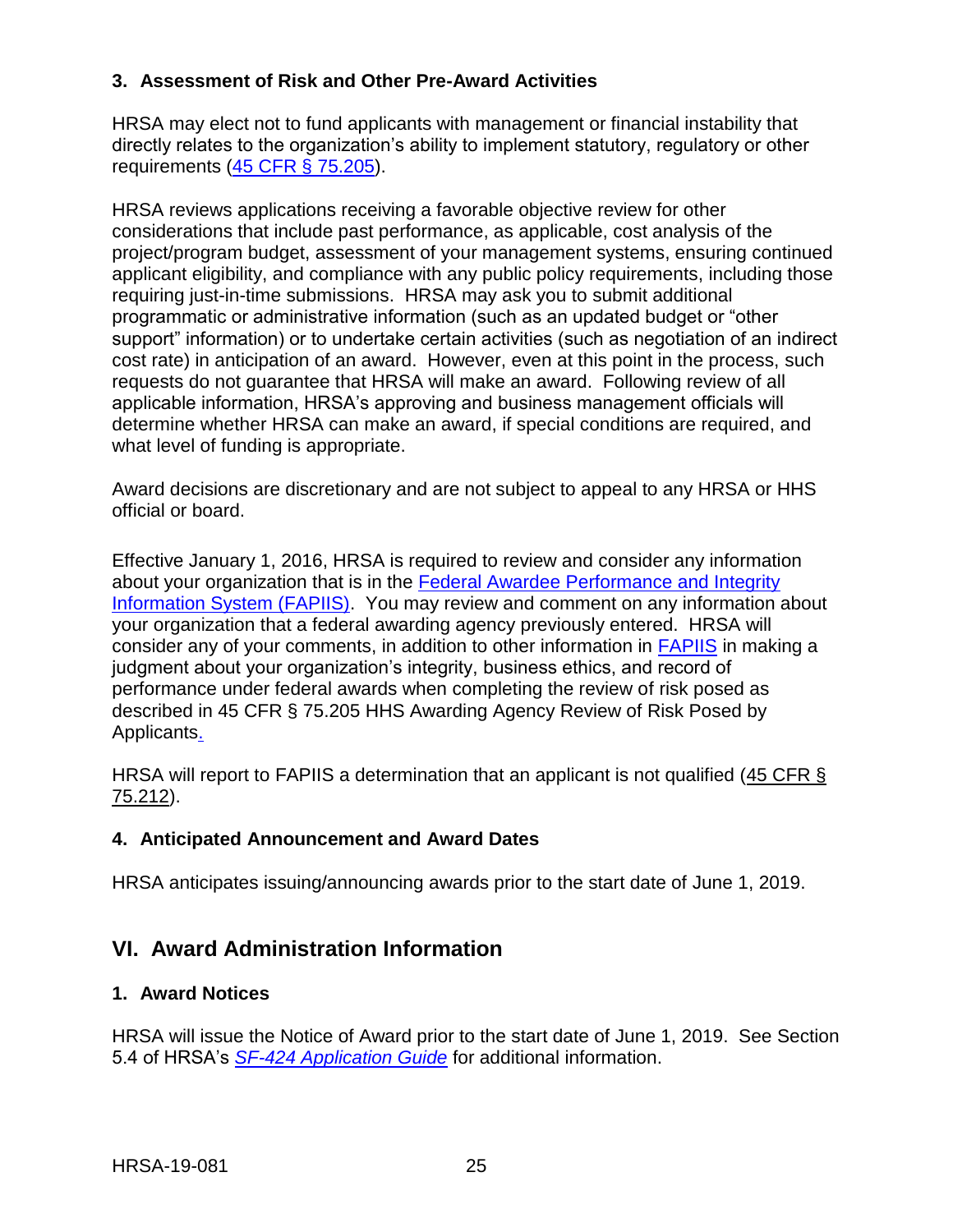## <span id="page-29-0"></span>**2. Administrative and National Policy Requirements**

See Section 2.1 of HRSA's *SF-424 [Application Guide](http://www.hrsa.gov/grants/apply/applicationguide/sf424guide.pdf)*.

#### **Requirements under Subawards**

The terms and conditions in the Notice of Award (NOA) apply directly to the recipient of HRSA funds. The recipient is accountable for the performance of the project, program, or activity; the appropriate expenditure of funds under the award by all parties; and all other obligations of the recipient, as cited in the NOA. In general, the requirements that apply to the recipient, including public policy requirements, also apply to subrecipients and contractors under awards. See [45 CFR § 75.101](https://www.ecfr.gov/cgi-bin/retrieveECFR?gp=1&SID=4d52364ec83fab994c665943dadf9cf7&ty=HTML&h=L&r=PART&n=pt45.1.75)  [Applicability](https://www.ecfr.gov/cgi-bin/retrieveECFR?gp=1&SID=4d52364ec83fab994c665943dadf9cf7&ty=HTML&h=L&r=PART&n=pt45.1.75) for more details.

#### **Human Subjects Protection:**

Federal regulations [\(45 CFR part 46\)](https://www.ecfr.gov/cgi-bin/text-idx?SID=5ec405e535881de66e6f153cdf4cdcf8&mc=true&node=pt45.1.46&rgn=div5) require that applications and proposals involving human subjects must be evaluated with reference to the risks to the subjects, the adequacy of protection against these risks, the potential benefits of the research to the subjects and others, and the importance of the knowledge gained or to be gained. If you anticipate research involving human subjects, you must meet the requirements of the HHS regulations to protect human subjects from research risks.

#### <span id="page-29-1"></span>**3. Reporting**

Award recipients must comply with Section 6 of HRSA's *SF-424 [Application Guide](http://www.hrsa.gov/grants/apply/applicationguide/sf424guide.pdf)* **and** the following reporting and review activities:

- 1) **Analysis:** Consortiums are required to submit a detailed analysis during the period of performance that identifies opportunities and gaps in OUD prevention, treatment (including MAT), and/or recovery workforce, services, and access to care within the target rural service area and existing federal, state, and local OUD resources that could be leveraged within the rural community (see the **Appendix** for examples). Additional instructions will be provided upon receipt of the award;
- 2) **Strategic plan:** Consortiums are required to submit a strategic plan during the period of performance that addresses the gaps in the OUD prevention, treatment (including MAT), and/or recovery **services and access to care** identified in the analysis; incorporates evidence-based, promising, and innovative approaches proven to reduce the morbidity and mortality associated with opioid overdose in rural communities; ensures affordability and accessibility of services to the target population; details plans to leverage existing federal, state, and local OUD resources and secure community support; and provides concrete strategies for implementing the identified evidence-based, promising, and innovative practices after the project year ends and develops strategies to eliminate or reduce costs of treatments for uninsured and underinsured individuals. Additional instructions will be provided upon receipt of the award;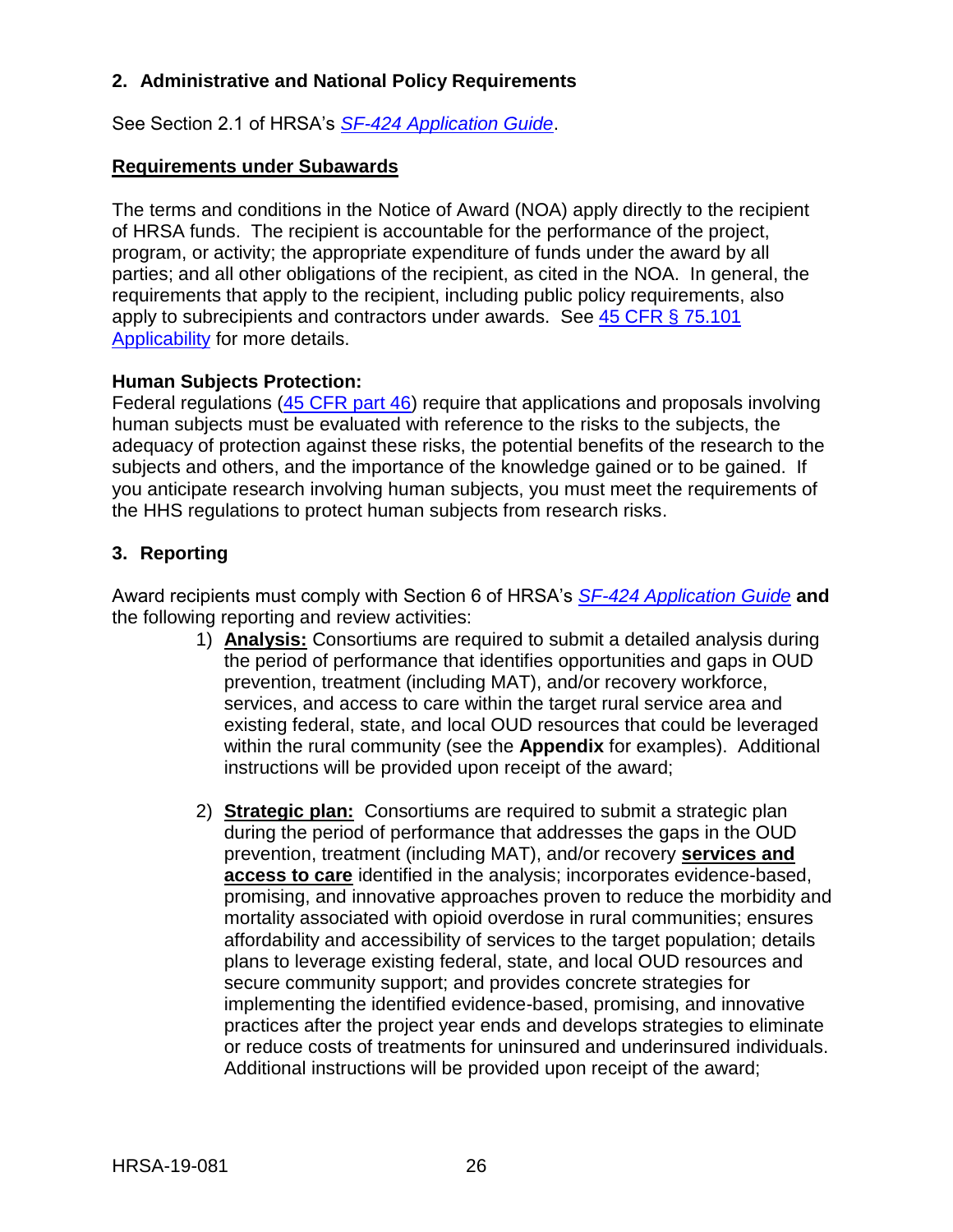- 3) **Workforce plan:** Consortiums are required to submit a workforce strategic plan during the period of performance that addresses the gaps in OUD prevention, treatment, and/or recovery **workforce** identified in the analysis; outlines strategies for recruiting and integrating additional substance use disorder providers into consortium member organizations; and details plans to train and retain new and existing substance use disorder providers within the consortium; and, if applicable, describes a plan for identifying and obtaining eligibility for sites to place NHSC clinicians in future years (See the **Appendix** for more information). Additional instructions will be provided upon receipt of the award;
- 4) **Sustainability plan:** Consortiums are required to submit a sustainability plan during the period of performance that identifies strategies for sustaining the consortium and operationalizing the activities proposed in the strategic and workforce plans beyond the one-year period of performance; maintaining affordability and accessibility of OUD prevention, treatment, and recovery services provided to individuals; and developing quantifiable metrics that will be used to assess the impact of future activities. Additional instructions will be provided upon receipt of the award; and
- 5) **Final performance/closeout report(s):** Consortiums are required to submit quantitative and/or qualitative performance data and information to HRSA at the end of the period of performance to enable HRSA to determine the impact of the consortium's activities and RCORP-Planning more generally. The report will focus on the award recipient's progress towards meeting program-specific goals and activities; successes and challenges; and overall experience during the period of performance. Further instructions for this report will be provided during the period of performance.

## <span id="page-30-0"></span>**VII. Agency Contacts**

You may request additional information and/or technical assistance regarding business, administrative, or fiscal issues related to this NOFO by contacting:

LCDR Benoit Mirindi Senior Public Health Analyst Division of Grants Management Operations, OFAM Health Resources and Services Administration 5600 Fishers Lane, Mailstop 10SWH03 Rockville, MD 20857 Telephone: (301) 443-6606 Fax: (301) 443-6343 Email: [bmirindi@hrsa.gov](mailto:bmirindi@hrsa.gov)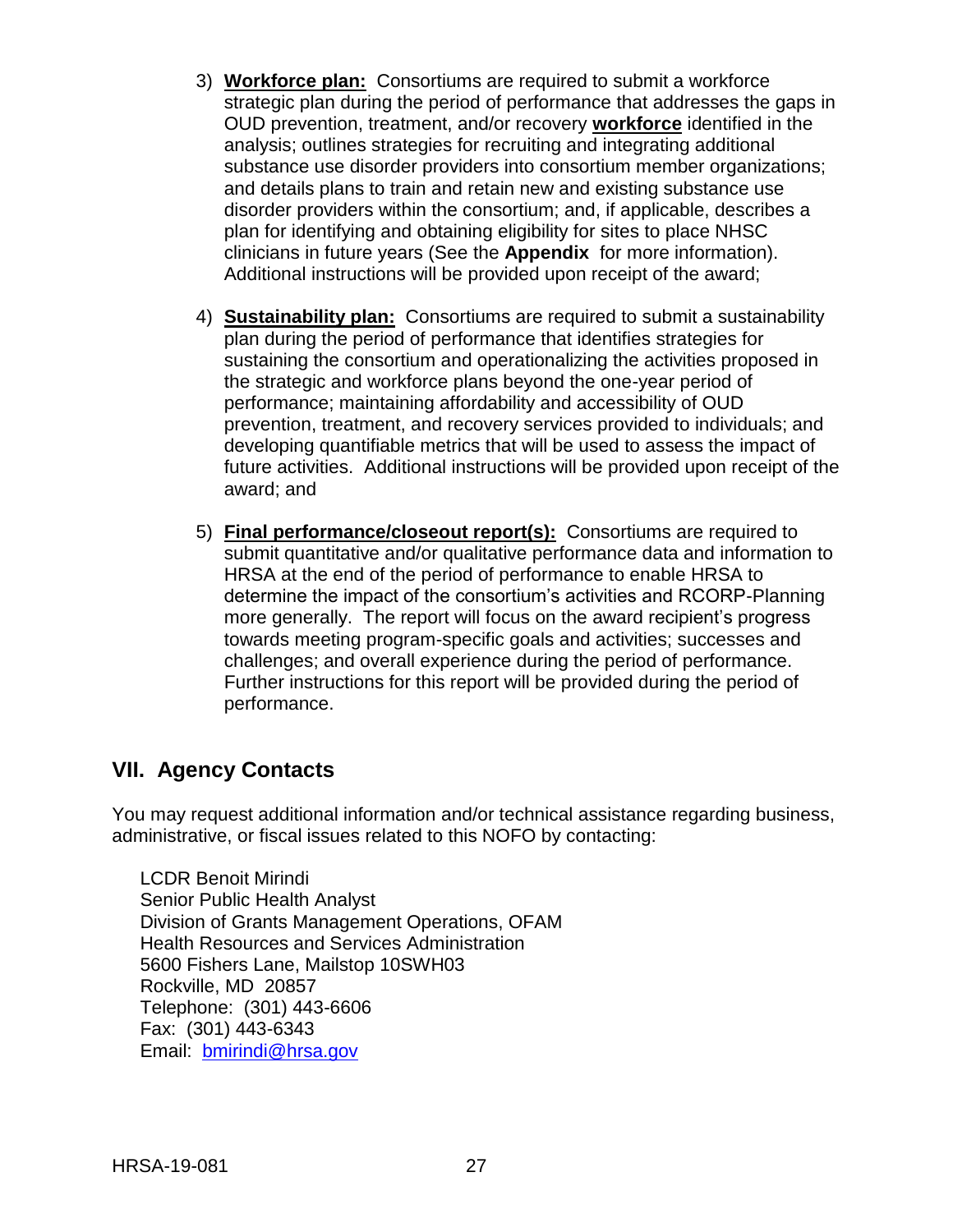You may request additional information regarding the overall program issues and/or technical assistance related to this NOFO by contacting:

Kiley Diop Public Health Analyst, Federal Office of Rural Health Policy Attn: Rural Communities Opioid Response Planning Health Resources and Services Administration 5600 Fishers Lane, Room 17W17A Rockville, MD 20857 Telephone: (301) 443-6666 Email: [ruralopioidresponse@hrsa.gov](mailto:ruralopioidresponse@hrsa.gov)

You may need assistance when working online to submit your application forms electronically. Always obtain a case number when calling for support. For assistance with submitting the application in Grants.gov, contact Grants.gov 24 hours a day, 7 days a week, excluding federal holidays at:

Grants.gov Contact Center Telephone: 1-800-518-4726 (International Callers, please dial 606-545-5035) Email: [support@grants.gov](mailto:support@grants.gov) Self-Service Knowledge Base: [https://grants](https://grants-portal.psc.gov/Welcome.aspx?pt=Grants)[portal.psc.gov/Welcome.aspx?pt=Grants](https://grants-portal.psc.gov/Welcome.aspx?pt=Grants)

Successful applicants/recipients may need assistance when working online to submit information and reports electronically through HRSA's Electronic Handbooks (EHBs). For assistance with submitting information in HRSA's EHBs, contact the HRSA Contact Center, Monday-Friday, 8 a.m. to 8 p.m. ET, excluding federal holidays at:

HRSA Contact Center Telephone: (877) 464-4772 TTY: (877) 897-9910 Web: <http://www.hrsa.gov/about/contact/ehbhelp.aspx>

## <span id="page-31-0"></span>**VIII. Other Information**

#### **Technical Assistance**

HRSA has scheduled following technical assistance:

*Webinar*

Day and Date: Friday, December 7, 2018 Time: 2-3 p.m., ET Call-In Number: 1-800-369-2114 Participant Code: 8423689 Weblink: [https://hrsa.connectsolutions.com/rcorp\\_planning\\_fy19\\_ta\\_webinar/](https://hrsa.connectsolutions.com/rcorp_planning_fy19_ta_webinar/)

## **Tips for Writing a Strong Application**

See Section 4.7 of HRSA's *SF-424 [Application Guide](http://www.hrsa.gov/grants/apply/applicationguide/sf424guide.pdf)*.

HRSA-19-081 28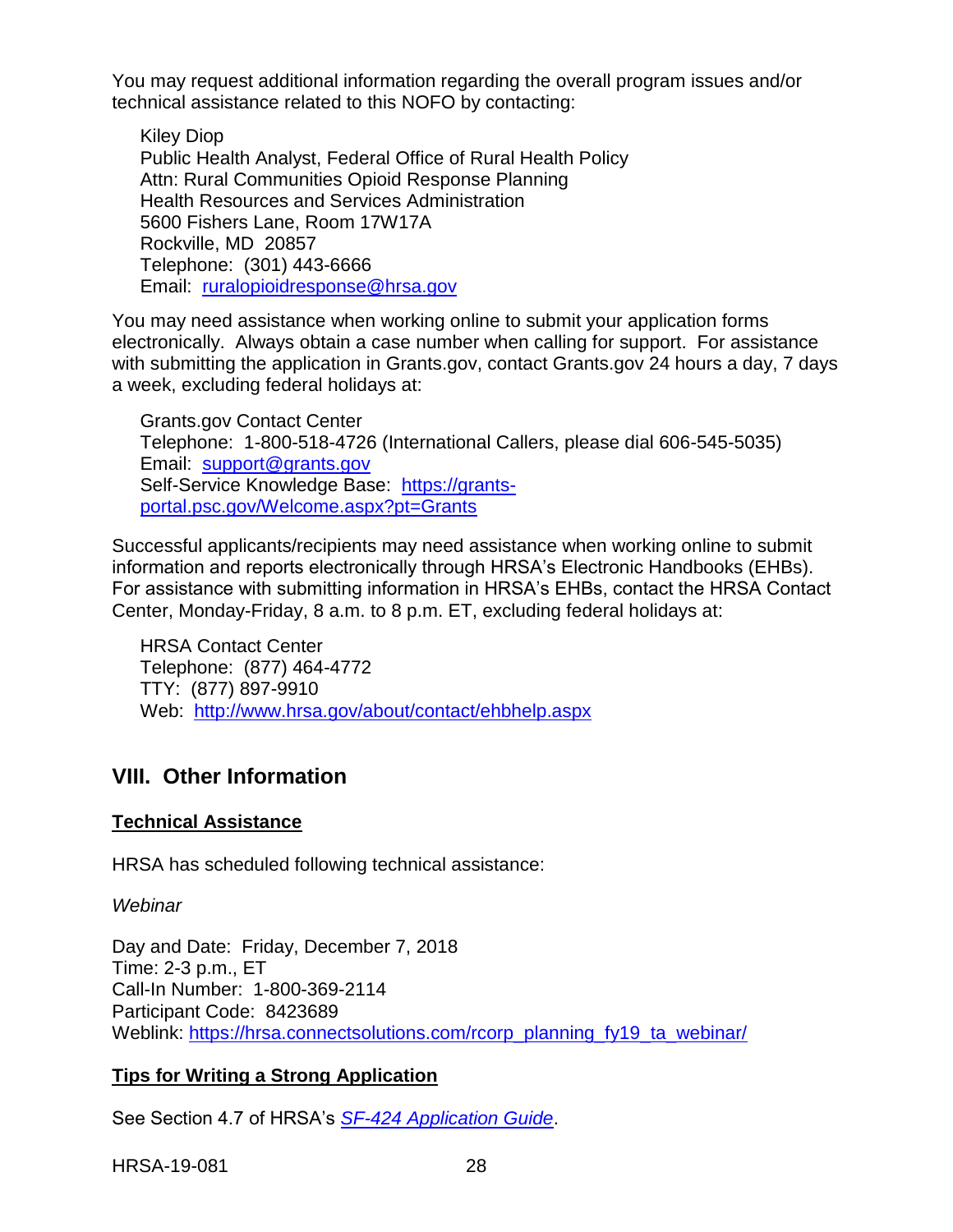### <span id="page-32-0"></span>**Appendix: Resources for Applicants**

Several sources offer data and information that may help you in preparing the application. Please note HRSA is not affiliated with all of the resources provided, however, you are especially encouraged to review the reference materials available at the following websites:

#### *HRSA Resources:*

 **HRSA Opioids Website** Offers information regarding HRSA-supported opioid resources, technical assistance and training. Website: <https://www.hrsa.gov/opioids>

#### **HRSA Data Warehouse**

Provides maps, data, reports and dashboard to the public. The data integrate with external sources, such as the U.S. Census Bureau, providing information about HRSA's grants, loan and scholarship programs, health centers and other public health programs and services.

Website: <https://datawarehouse.hrsa.gov/>

 **List of Rural Counties and Designated Eligible Census Tracts in Metropolitan Counties** 

Provides a list of rural counties and census tracts by state and territory. Website:

[https://www.hrsa.gov/sites/default/files/ruralhealth/resources/forhpeligibleareas.p](https://www.hrsa.gov/sites/default/files/ruralhealth/resources/forhpeligibleareas.pdf) [df](https://www.hrsa.gov/sites/default/files/ruralhealth/resources/forhpeligibleareas.pdf)

#### **UDS Mapper**

The UDS Mapper is a mapping and decision-support tool driven primarily from data within the Uniform Data System. It is designed to help inform users about the current geographic extent of U.S. federal (Section 330) Health Center Program award recipients and look-alikes. Applicants can use this resource to locate other collaborative partners.

Website:<https://www.udsmapper.org/index.cfm>

## **National Health Service Corps (NHSC)**

HRSA's Bureau of Health Workforce administers the NHSC Loan Repayment Program, which is authorized to provide loan repayment to primary health care professionals in exchange for a commitment to serve in a Health Professional Shortage Area.

o For state point of contacts, please visit here: <https://nhsc.hrsa.gov/sites/helpfullcontacts/drocontactlist.pdf>

## **Primary Care Offices (PCOs)**

The PCOs are state-based offices that provide assistance to communities seeking health professional shortage area designations and recruitment assistance as NHSC-approved sites. To locate contact information for all of the PCOs, visit here:<https://bhw.hrsa.gov/shortage-designation/hpsa/primary-care-offices>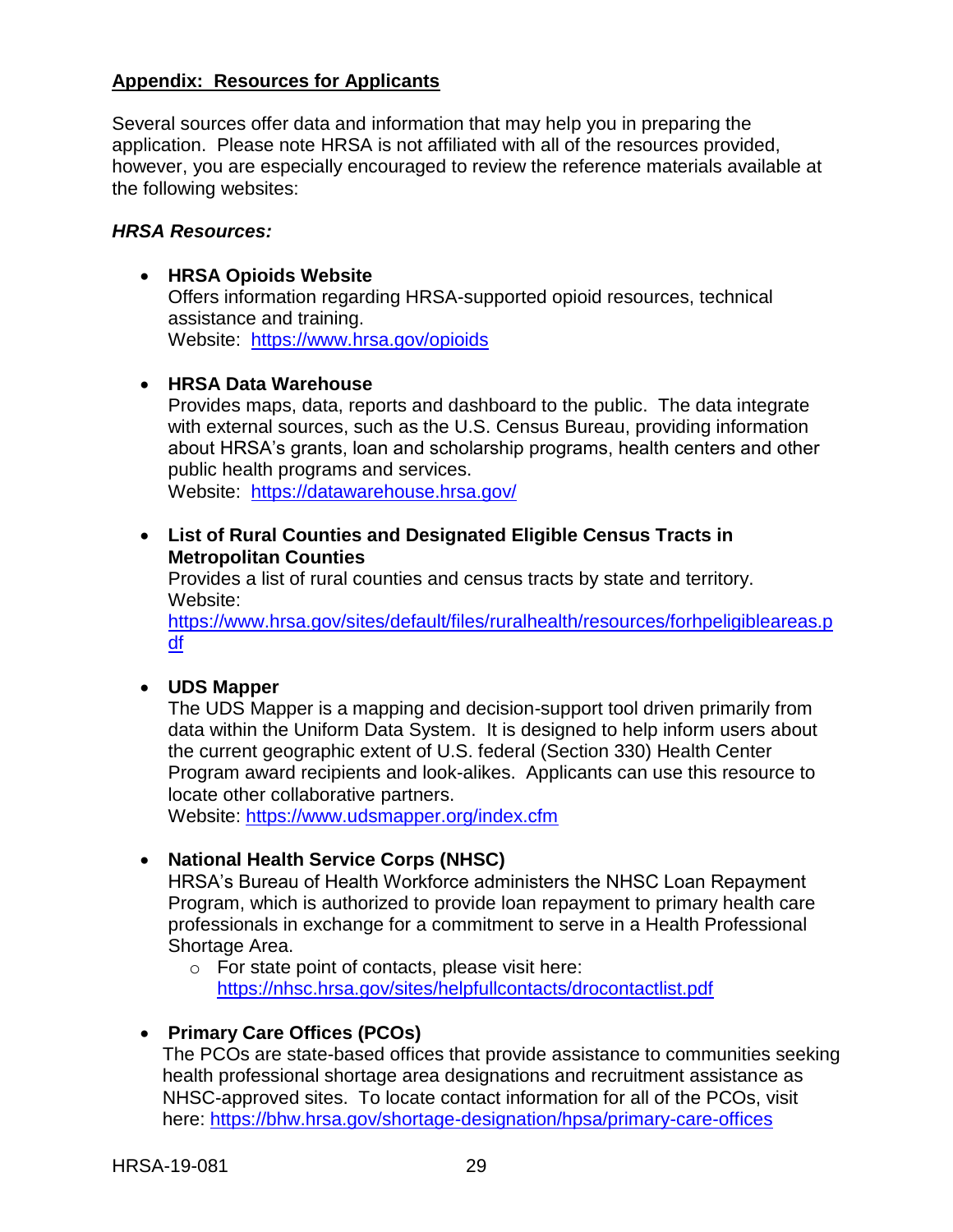#### *Other Resources:*

 **American Society of Addiction Medicine (ASAM)** Offers a wide variety of resources on addiction for physicians and the public. Website: <https://www.asam.org/resources/the-asam-criteria/about>

#### **Centers for Disease Control and Prevention (CDC)**

Offers a wide variety of opioid-related resources, including nationwide data, state-specific information, prescription drug monitoring programs, and other useful resources, such as the *Guideline for Prescribing Opioids for Chronic Pain*.

Website: <https://www.cdc.gov/drugoverdose/opioids/index.html>

- o *Managing HIV and Hepatitis C Outbreaks Among People Who Inject Drugs: A Guide for State and Local Health Departments (March 2018):*  [https://www.cdc.gov/hiv/pdf/programresources/guidance/cluster](https://www.cdc.gov/hiv/pdf/programresources/guidance/cluster-outbreak/cdc-hiv-hcv-pwid-guide.pdf)[outbreak/cdc-hiv-hcv-pwid-guide.pdf](https://www.cdc.gov/hiv/pdf/programresources/guidance/cluster-outbreak/cdc-hiv-hcv-pwid-guide.pdf)
- o **National Center for Health Statistics**  Provides health statistics for various populations. Website:<http://www.cdc.gov/nchs/>
- o **Syringe Services Programs** For more information on these programs and how to submit a Determination of Need request visit here: <https://www.cdc.gov/hiv/risk/ssps.html>

#### **Centers for Medicare and Medicaid Services (CMS)**

Guidance on how states may leverage the Medicaid Program to combat the opioid crisis Website: [https://www.medicaid.gov/federal](https://www.medicaid.gov/federal-policyguidance/downloads/cib060818.pdf)[policyguidance/downloads/cib060818.pdf](https://www.medicaid.gov/federal-policyguidance/downloads/cib060818.pdf) <https://www.medicaid.gov/federal-policy-guidance/downloads/smd18006.pdf>

 **Community Health Systems Development Team at the Georgia Health Policy Center**

Offers a library of resources on topics such as collaboration, network infrastructure, and strategic planning. Website: <http://ruralhealthlink.org/Resources/ResourceLibrary.aspx>

#### **National Area Health Education Center (AHEC) Organization**

The National AHEC Organization supports and advances the AHEC Network to improve health by leading the nation in recruitment, training and retention of a diverse health work force for underserved communities. Website:<http://www.nationalahec.org/>

 **National Association of County and City Health Officials (NACCHO)** NACCHO created a framework that demonstrates how building consortiums among local health departments, community health centers, health care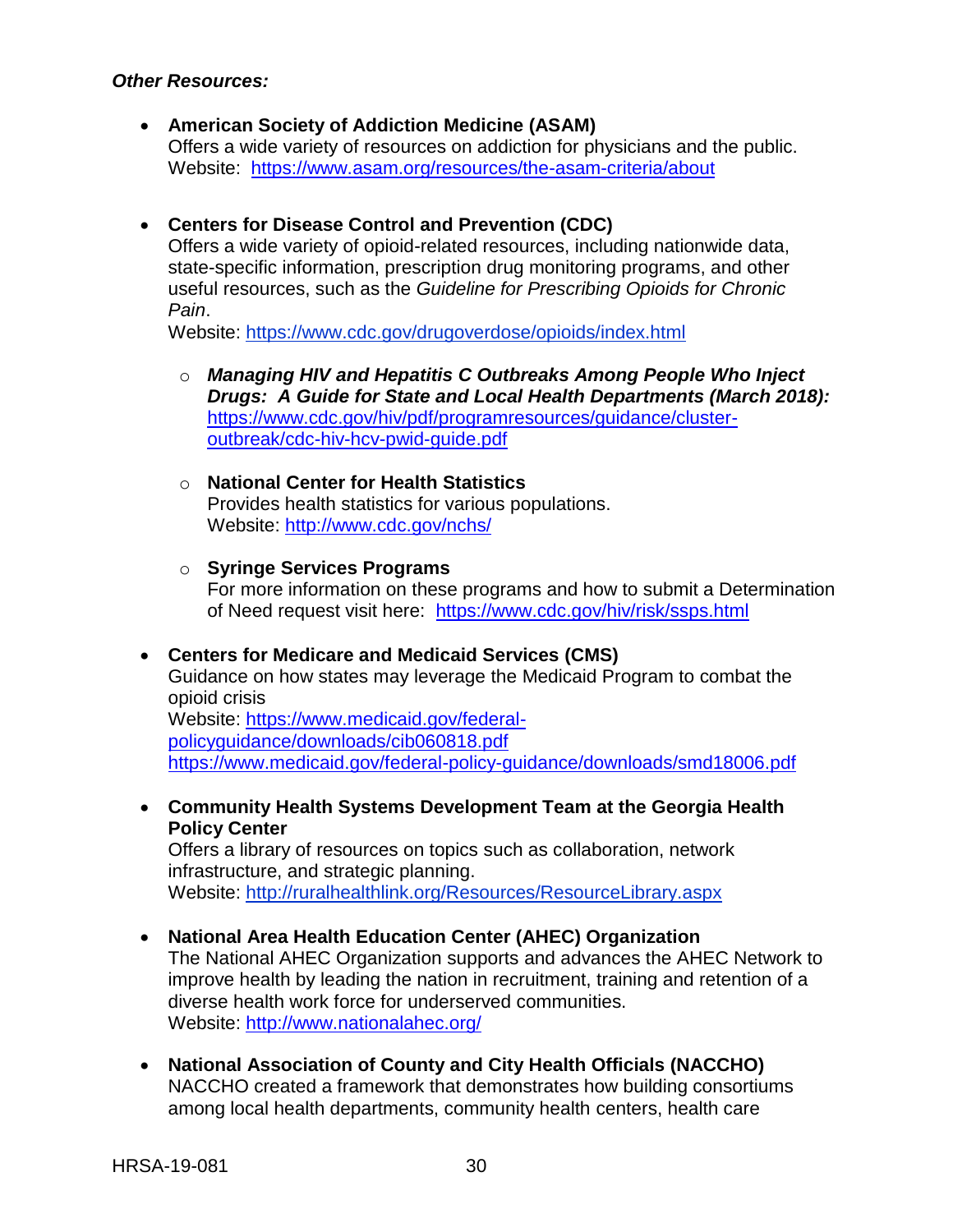organizations, offices of rural health, hospitals, nonprofit organizations, and the private sector is essential to meet the needs of rural communities. Website: <http://archived.naccho.org/topics/infrastructure/mapp/>

 **National Opinion Research Center (NORC) at the University of Chicago— Overdose Mapping Tool**

NORC and the Appalachian Regional Commission have created the Overdose Mapping Tool to allow users to map overdose hotspots in Appalachia and overlay them with data that provide additional context to opioid addiction and death. Website: <http://overdosemappingtool.norc.org/>

 **National Organization of State Offices of Rural Health (NOSORH)—Toolkit**  NOSORH published a report on lessons learned from HRSA's Rural Opioid Overdose Reversal Grant Program and compiled a number of tools and resources communities can use to provide education and outreach to various stakeholders.

Website: <https://nosorh.org/rural-opioid-overdose-reversal-program/>

- **Primary Care Associations (PCAs)** To locate contact information for all of the PCAs, visit here: <http://www.nachc.org/about-nachc/state-affiliates/state-regional-pca-listing/>
- **Rural Health Information Hub – Community Health Gateway** Offers evidence-based toolkits for rural community health, including step-by-step guides, rural health models and innovations, and examples of rural health projects other communities have undertaken.

Website: <https://www.ruralhealthinfo.org/community-health>

- o **Rural Health Information Hub – Rural Response to Opioid Crisis** Provides activities underway to address the opioid crisis in rural communities at the national, state, and local levels across the country. Website: <https://www.ruralhealthinfo.org/topics/opioids>
- o **Rural Health Information Hub - Rural Prevention and Treatment of Substance Abuse Toolkit**

Provides best practices and resources that organizations can use to implement substance abuse prevention and treatment programs. Website: <https://www.ruralhealthinfo.org/toolkits/substance-abuse>

**Rural Health Research Gateway**

Provides access to projects and publications of the HRSA-funded Rural Health Research Centers, 1997-present, including projects pertaining to substance use disorder.

Website: <http://www.ruralhealthresearch.org/>

 **Substance Abuse and Mental Health Services Administration (SAMHSA)** Offers a wide variety of resources on the opioid epidemic, including data sources, teaching curriculums, evidence-based and best practices, and information on national strategies and initiatives. Website: <https://www.samhsa.gov/>